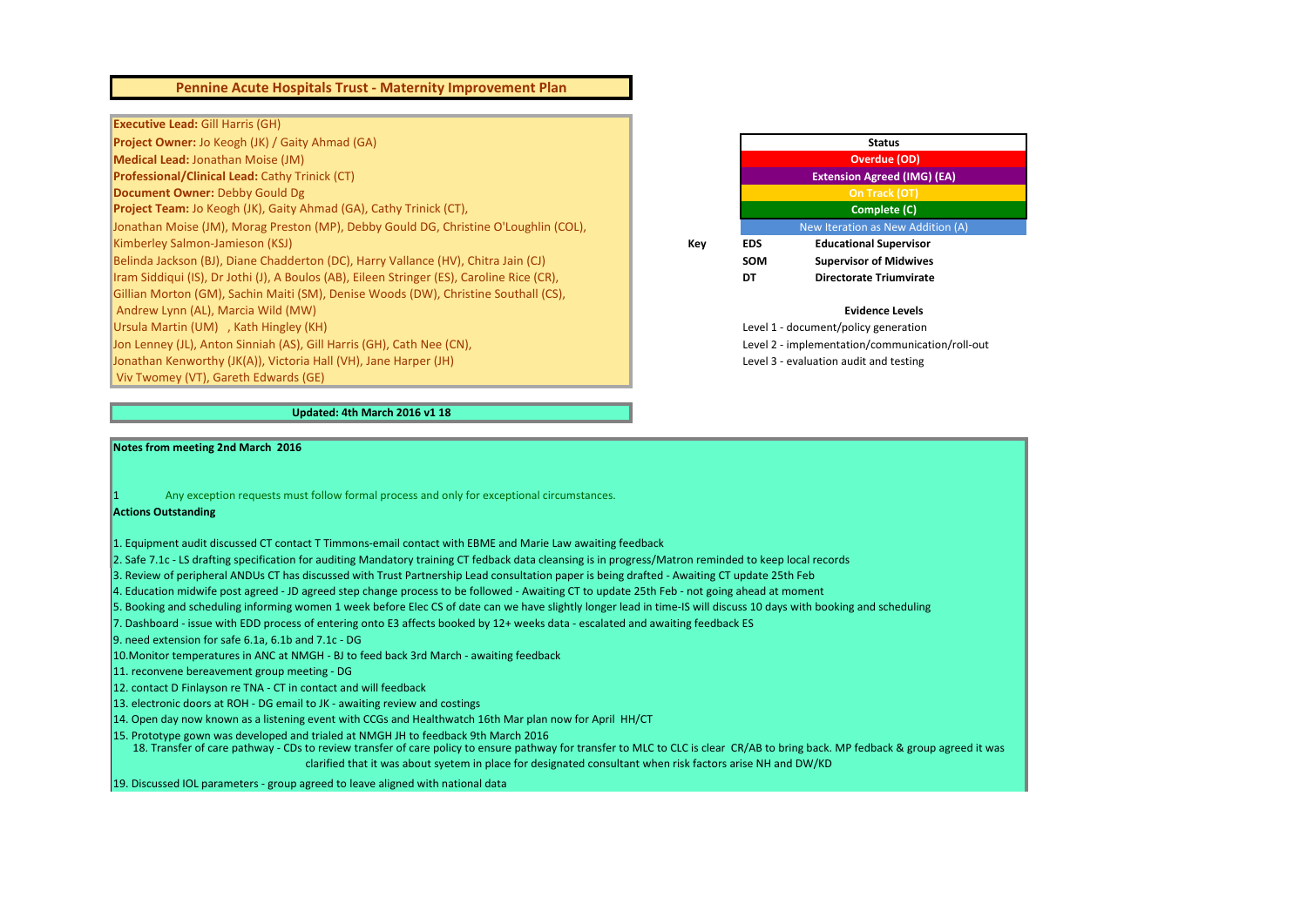|            |      |           |         | <b>Number of Actions Completed</b> |          |                     |           |
|------------|------|-----------|---------|------------------------------------|----------|---------------------|-----------|
|            |      |           |         |                                    |          |                     |           |
| Date       | Safe | Effective | Caring  | Responsive                         | Well led | <b>New Additons</b> | Total     |
| 22.6.15    | 54   | 16        | 4       | 5                                  | 14       |                     | 93        |
| 25.6.15    | 50   | 20        | 5       | $\overline{7}$                     | 14       |                     | 96        |
| 2.7.15     | 51   | 19        | 5       | $\overline{7}$                     | 15       |                     | 97        |
| 9.7.15     | 55   | 20        | 5       | $\overline{7}$                     | 23       |                     | 110       |
| 21.7.15    | 57   | 20        | 5       | 6                                  | 25       |                     | 114       |
| 30.7.15    | 60   | 21        | 5       | 6                                  | 27       |                     | 119       |
| 13.8.15    | 62   | 22        | 5       | 6                                  | 27       |                     | 122       |
| 20.8.15    | 62   | 22        | 5       | 6                                  | 27       |                     | 122       |
| 27.8.15    | 64   | 22        | 5       | 6                                  | 28       |                     | 125       |
| 2.9.15     | 66   | 22        | 5       | 6                                  | 29       |                     | 127       |
| 10.9.15    | 66   | 22        | 5       | $\boldsymbol{6}$                   | 29       |                     | 127       |
| 17.9.15    | 66   | 22        | 5       | 6                                  | 29       |                     | 127       |
| 24.9.15    | 68   | 23        | 5       | 6                                  | 30       | 6                   | 135       |
| 1.10.15    | 68   | 23        | 5       | 6                                  | 30       | 6                   | 135       |
| 8.10.15    | 68   | 23        | 5       | $\boldsymbol{6}$                   | 30       | 6                   | 135       |
| 15.10.15   | 68   | 23        | 5       | 6                                  | 30       | 6                   | 135       |
| 26.10.15   | 68   | 22        | 5       | $\boldsymbol{6}$                   | 28       | $\overline{7}$      | 136       |
| 29.10.15   | 68   | 22        | 5       | 6                                  | 28       | $\overline{7}$      | 136       |
| 5.11.15    | 70   | 22        | 5       | 6                                  | 28       | $\overline{7}$      | 138       |
| 10.11.15   | 72   | 21(20)    | 27      | 7(5)                               | 29 (29)  | 12(12)              | 167 (164) |
| 16.11.2015 | 78   | 22        | 31(22)  | $\overline{7}$                     | 28       | 15                  | 179 (172) |
| 11.12.15   | 78   | 22        | 35(23)  | $\overline{7}$                     | 29       | 16                  | 187 (175) |
| 14.12.15   | 78   | 22        | 40 (30) | $\overline{7}$                     | 29       | 16                  | 192 (182) |
| 30.12.15   | 81   | 22        | 41 (32) | $\overline{7}$                     | 29       | 16                  | 196 (187) |
| 6.1.16     | 81   | 22        | 41 (32) | 8(7)                               | 29       | 17                  | 198 (188) |
| 27.1.16    | 82   | 24 C      | 41(32)  | 8(7)                               | 29 C     | 17                  | 201(191)  |
| 4.03.16    | 82   | 24 C      | 41(32)  | 8(7)                               | 29 C     | 20(17)              | 201(191)  |
|            |      |           |         |                                    |          |                     |           |

safe only 1 action outstanding - 4.5c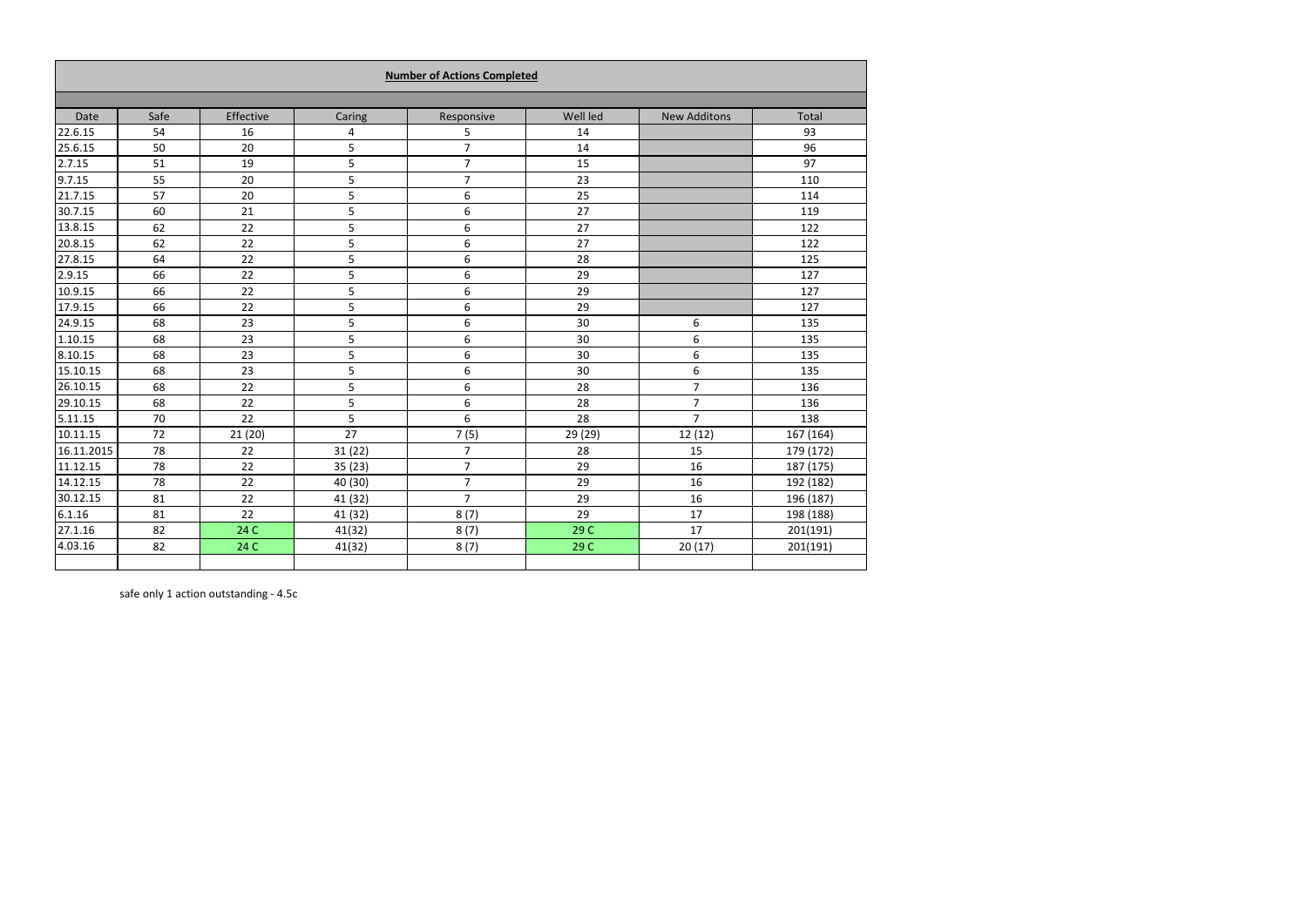|           | <b>IMPROVEMENT PLAN 1 - SAFE</b>                                                                                                                                                                                                                 |                       |                            |                             |                                  |  |  |  |  |  |                       |           |  |  |  |  |  |  |
|-----------|--------------------------------------------------------------------------------------------------------------------------------------------------------------------------------------------------------------------------------------------------|-----------------------|----------------------------|-----------------------------|----------------------------------|--|--|--|--|--|-----------------------|-----------|--|--|--|--|--|--|
|           |                                                                                                                                                                                                                                                  |                       |                            |                             |                                  |  |  |  |  |  | <b>Week Beginning</b> |           |  |  |  |  |  |  |
|           |                                                                                                                                                                                                                                                  |                       |                            |                             |                                  |  |  |  |  |  |                       |           |  |  |  |  |  |  |
| <b>No</b> | <b>ACTION</b>                                                                                                                                                                                                                                    |                       |                            |                             |                                  |  |  |  |  |  | 10/201                |           |  |  |  |  |  |  |
|           |                                                                                                                                                                                                                                                  |                       |                            |                             |                                  |  |  |  |  |  |                       | 9/10/2015 |  |  |  |  |  |  |
|           | 1 Serious Incident Investigations                                                                                                                                                                                                                |                       |                            |                             |                                  |  |  |  |  |  |                       |           |  |  |  |  |  |  |
|           |                                                                                                                                                                                                                                                  | UM                    |                            |                             |                                  |  |  |  |  |  |                       |           |  |  |  |  |  |  |
|           | 1.1 Root Cause Analysis Training (Effective Investigations Workshop)<br>1.1 Root Cause Analysis Training (Effective Investigations Workshop)<br>1.1a Commission training and identify key individuals for training places (Effecti               | UM<br>UM              | C <sub>N</sub>             | 1 Y 1                       | 1 Y<br>1 <sup>Y</sup>            |  |  |  |  |  |                       |           |  |  |  |  |  |  |
|           |                                                                                                                                                                                                                                                  | UM                    | KH                         |                             | 1 <sup>N</sup>                   |  |  |  |  |  |                       |           |  |  |  |  |  |  |
|           |                                                                                                                                                                                                                                                  | UM                    | <b>KH</b>                  |                             |                                  |  |  |  |  |  |                       |           |  |  |  |  |  |  |
|           | 1.3 Staff Survey and other Feedback Mechanisms<br>Review staff survey results regarding perception of providing care in safe environment (engagement diagnositic survey,                                                                         |                       | PT                         |                             |                                  |  |  |  |  |  |                       |           |  |  |  |  |  |  |
| 1.3a      | produce duagnostic report and then communicate and next steps)                                                                                                                                                                                   |                       |                            |                             |                                  |  |  |  |  |  |                       |           |  |  |  |  |  |  |
|           | produce duagnostic report and then communicate and next ste<br>1.3b Revised staff engagement strategy, launch and future actions<br>1.3c Review Pride in Pennine feedback from staff and incorporate report<br>2.1.3c Review Pride i             |                       | PT                         | Y 123                       |                                  |  |  |  |  |  |                       |           |  |  |  |  |  |  |
|           | Review Pride in Pennine feedback from staff and incorporate relevant feedback (Healthy, happy, here plan (HHH) developed as<br>a result June 2015)                                                                                               |                       |                            |                             |                                  |  |  |  |  |  |                       |           |  |  |  |  |  |  |
|           | 1.3 a result June 2015)<br>1.4 a year retrospective review<br>1.4a Undertake 3 year retrospective review of all incidents in maternity (inc STEIS status)<br>1.4b Uniscuss review findings at Maternity Improvement Management Group             | JM                    | COL/HH                     |                             |                                  |  |  |  |  |  |                       |           |  |  |  |  |  |  |
|           |                                                                                                                                                                                                                                                  | JM<br>GА              | COL/HH<br>COL              | lv I                        | 1 <sup>Y</sup><br>1 <sup>Y</sup> |  |  |  |  |  |                       |           |  |  |  |  |  |  |
|           |                                                                                                                                                                                                                                                  | GA                    | COL                        | 1.2                         |                                  |  |  |  |  |  |                       |           |  |  |  |  |  |  |
|           |                                                                                                                                                                                                                                                  | GA                    | COL                        |                             |                                  |  |  |  |  |  |                       |           |  |  |  |  |  |  |
|           |                                                                                                                                                                                                                                                  |                       | AS/GH JM/CT                |                             |                                  |  |  |  |  |  |                       |           |  |  |  |  |  |  |
|           |                                                                                                                                                                                                                                                  |                       | AS/GH JM/CT<br>AS/GH JM/CT |                             |                                  |  |  |  |  |  |                       |           |  |  |  |  |  |  |
|           |                                                                                                                                                                                                                                                  |                       | AS/GH JM/CT                | (2,3)                       | 1'Y                              |  |  |  |  |  |                       |           |  |  |  |  |  |  |
|           |                                                                                                                                                                                                                                                  | UM                    | AS/GH JM/CT<br>JK/GA       |                             |                                  |  |  |  |  |  |                       |           |  |  |  |  |  |  |
|           |                                                                                                                                                                                                                                                  | UM                    | CO'L/DG                    |                             | 1 <sup>IY</sup>                  |  |  |  |  |  |                       |           |  |  |  |  |  |  |
|           |                                                                                                                                                                                                                                                  | UM                    | JK/GA                      |                             |                                  |  |  |  |  |  |                       |           |  |  |  |  |  |  |
|           | 1.4d identify any themes or areas of concern not addressed in current action plan and add as required<br>1.5 <b>Any concerns regarding individuals from the external review are actioned through appropriate channels<br/> 1.5a Revie</b>        | UM<br><b>IM/CT CN</b> | JK/GA                      | vΙ                          |                                  |  |  |  |  |  |                       |           |  |  |  |  |  |  |
|           | Set up ongoing monitoring and audit programme (incl 1.6a & 1.7a added to ongoing monitoring) - all SI auditted by Chief nurse                                                                                                                    |                       |                            |                             |                                  |  |  |  |  |  |                       |           |  |  |  |  |  |  |
|           | and medical director                                                                                                                                                                                                                             | <b>JM/CT SM</b>       |                            |                             |                                  |  |  |  |  |  |                       |           |  |  |  |  |  |  |
|           |                                                                                                                                                                                                                                                  |                       |                            |                             |                                  |  |  |  |  |  |                       |           |  |  |  |  |  |  |
|           | 2 Escalation (staff/resource issues)<br>2.1 Staffing Escalation Tools<br>2.1a Escalation tool (midwifery staffing) reviewed and revised (incl Responsive 1.1b)<br>Revised midwifery staffing escalation tool launched (rounding tool) a          |                       | ES/BJ/KMC                  |                             |                                  |  |  |  |  |  |                       |           |  |  |  |  |  |  |
|           | Revised midwifery staffing escalation tool launched (rounding tool) and circulated (An electronic version of the rounding tool to                                                                                                                |                       | ES/BJ                      |                             | 1 Y                              |  |  |  |  |  |                       |           |  |  |  |  |  |  |
| 2.11      | be developed, tested, and implemented electronic version awaited)                                                                                                                                                                                |                       | S/BJ                       |                             |                                  |  |  |  |  |  |                       |           |  |  |  |  |  |  |
| 2.1c      | Revised medical staffing escalation tool developed (in rounding tool 2.1b) An electronic version of the rounding tool to be                                                                                                                      |                       | <b>KMC</b>                 |                             |                                  |  |  |  |  |  |                       |           |  |  |  |  |  |  |
|           | developed, tested, and implemented<br>developed, tested, and implemented<br>2.1d Revised maternity unit operational process for escalation / closures<br>2.1e Guidance for on-call managers and directors distributed                            | AS/GH                 | JK/GA/KMC                  |                             |                                  |  |  |  |  |  |                       |           |  |  |  |  |  |  |
|           |                                                                                                                                                                                                                                                  |                       | CC/KMC                     |                             |                                  |  |  |  |  |  |                       |           |  |  |  |  |  |  |
|           | Develop routine monitoring of escalation / Ongoing monitoring of compliance and results of escalation (joined with 2.1G)                                                                                                                         |                       | /T/BJ                      |                             |                                  |  |  |  |  |  |                       |           |  |  |  |  |  |  |
|           |                                                                                                                                                                                                                                                  |                       | VT/BJ                      |                             |                                  |  |  |  |  |  |                       |           |  |  |  |  |  |  |
|           | 2.1f<br>Develop routine monitoring of escalation / Ongoing monitoring<br>2.1g Ongoing monitoring of compliance and results of escalation<br>2.1h Review escalation tool and amend as required<br>2.2 Ward Rounds                                 |                       | VT/BJ                      |                             |                                  |  |  |  |  |  |                       |           |  |  |  |  |  |  |
|           |                                                                                                                                                                                                                                                  |                       | JK/GA MP/ES                |                             | 1'Y                              |  |  |  |  |  |                       |           |  |  |  |  |  |  |
|           | 2.2a Review current ward round and rounding tool arrangements for ante-/labour/post-natal wards<br>2.2b Develop and agree revised ward round schedule                                                                                            |                       | JK/GA MP/ES                |                             | 1 <sup>Y</sup>                   |  |  |  |  |  |                       |           |  |  |  |  |  |  |
| 2.2c      | Implement new process, including visual presentation of rounding tool (in escalation policy) moved to monitoring                                                                                                                                 | CT and the control    | BJ/VT                      |                             |                                  |  |  |  |  |  |                       |           |  |  |  |  |  |  |
|           |                                                                                                                                                                                                                                                  | <b>CT</b>             | BJ/VT                      |                             |                                  |  |  |  |  |  |                       |           |  |  |  |  |  |  |
|           |                                                                                                                                                                                                                                                  |                       | BJ/VT                      |                             |                                  |  |  |  |  |  |                       |           |  |  |  |  |  |  |
|           |                                                                                                                                                                                                                                                  | GA                    | CC/KMC                     | ΥI                          | 1 <sup>N</sup>                   |  |  |  |  |  |                       |           |  |  |  |  |  |  |
|           |                                                                                                                                                                                                                                                  |                       | C/KMC                      |                             | 1 <sup>Y</sup>                   |  |  |  |  |  |                       |           |  |  |  |  |  |  |
|           |                                                                                                                                                                                                                                                  |                       | CC/KMC                     | v I<br>ΥI<br>$\overline{1}$ | $\overline{1}$                   |  |  |  |  |  |                       |           |  |  |  |  |  |  |
|           | <b>Examplement new process, including visual presentation or rounding tool (in esc<br/> 2.2.2. Evaluate impact of new process against agreed criteria<br/> 2.2. E Further review if required<br/> 2.3 Review local criteria and process of e</b> | GA                    | CC/KMC                     |                             |                                  |  |  |  |  |  |                       |           |  |  |  |  |  |  |
|           | 3 Documentation and Review of Maternity Records Policy<br>3.1a Review and revise if required Maternity Records Policy<br>3.1b Circulate standards to all staff, especially contemporaneous record keeping<br>3.1c Undertake baseline             |                       |                            |                             |                                  |  |  |  |  |  |                       |           |  |  |  |  |  |  |
|           |                                                                                                                                                                                                                                                  |                       | SM<br>SM                   | vΙ<br>ΥI                    |                                  |  |  |  |  |  |                       |           |  |  |  |  |  |  |
|           |                                                                                                                                                                                                                                                  |                       | SM                         |                             |                                  |  |  |  |  |  |                       |           |  |  |  |  |  |  |
|           |                                                                                                                                                                                                                                                  |                       | SM                         |                             |                                  |  |  |  |  |  |                       |           |  |  |  |  |  |  |
|           |                                                                                                                                                                                                                                                  |                       | <b>SM</b>                  |                             |                                  |  |  |  |  |  |                       |           |  |  |  |  |  |  |
|           |                                                                                                                                                                                                                                                  |                       |                            |                             |                                  |  |  |  |  |  |                       |           |  |  |  |  |  |  |
|           |                                                                                                                                                                                                                                                  |                       |                            |                             |                                  |  |  |  |  |  |                       |           |  |  |  |  |  |  |
|           | 4 Policies and Guidelines<br>4.1 Anaesthetic Assessment Clinics<br>4.1 Anaesthetic clinics set up at NMGH and ROH<br>4.1b Review and amend (if required) criteria for referral and/or assessment<br>4.1d Launch revised guidelines and inp       |                       | HV/JK(A)<br>HV/JK(A)       | ΥI                          | 1Y<br>1 <sup>N</sup>             |  |  |  |  |  |                       |           |  |  |  |  |  |  |
|           |                                                                                                                                                                                                                                                  |                       | HV/JK(A)                   |                             | 1 Y                              |  |  |  |  |  |                       |           |  |  |  |  |  |  |
|           |                                                                                                                                                                                                                                                  | FS                    | HV/JK(A)<br>HV/JK(A)       | Y I                         |                                  |  |  |  |  |  |                       |           |  |  |  |  |  |  |
|           |                                                                                                                                                                                                                                                  | IΚ                    | VH/CR                      |                             |                                  |  |  |  |  |  |                       |           |  |  |  |  |  |  |
|           |                                                                                                                                                                                                                                                  |                       | VH/CR                      |                             |                                  |  |  |  |  |  |                       |           |  |  |  |  |  |  |
|           |                                                                                                                                                                                                                                                  |                       |                            |                             |                                  |  |  |  |  |  |                       |           |  |  |  |  |  |  |
|           |                                                                                                                                                                                                                                                  |                       |                            | 1.2                         |                                  |  |  |  |  |  |                       |           |  |  |  |  |  |  |
|           |                                                                                                                                                                                                                                                  | IМ                    | GM                         |                             |                                  |  |  |  |  |  |                       |           |  |  |  |  |  |  |
|           |                                                                                                                                                                                                                                                  | <b>IM</b><br>ıм       | GM<br>GM                   | vΙ                          |                                  |  |  |  |  |  |                       |           |  |  |  |  |  |  |
|           | 4.5c Audit of compliance to revised guideline                                                                                                                                                                                                    | JM                    | GM                         |                             |                                  |  |  |  |  |  |                       |           |  |  |  |  |  |  |
|           |                                                                                                                                                                                                                                                  |                       |                            | Y I                         |                                  |  |  |  |  |  |                       |           |  |  |  |  |  |  |
|           | 4.6 Fetal Growth Assessment<br>4.6 Fetal Growth Assessment<br>4.6 Fetal Growth Assessment Programme for SFH measurement introduced<br>4.6b Growth Assessment Programme incorporated into mandatory training                                      |                       |                            |                             |                                  |  |  |  |  |  |                       |           |  |  |  |  |  |  |
|           |                                                                                                                                                                                                                                                  |                       |                            |                             |                                  |  |  |  |  |  |                       |           |  |  |  |  |  |  |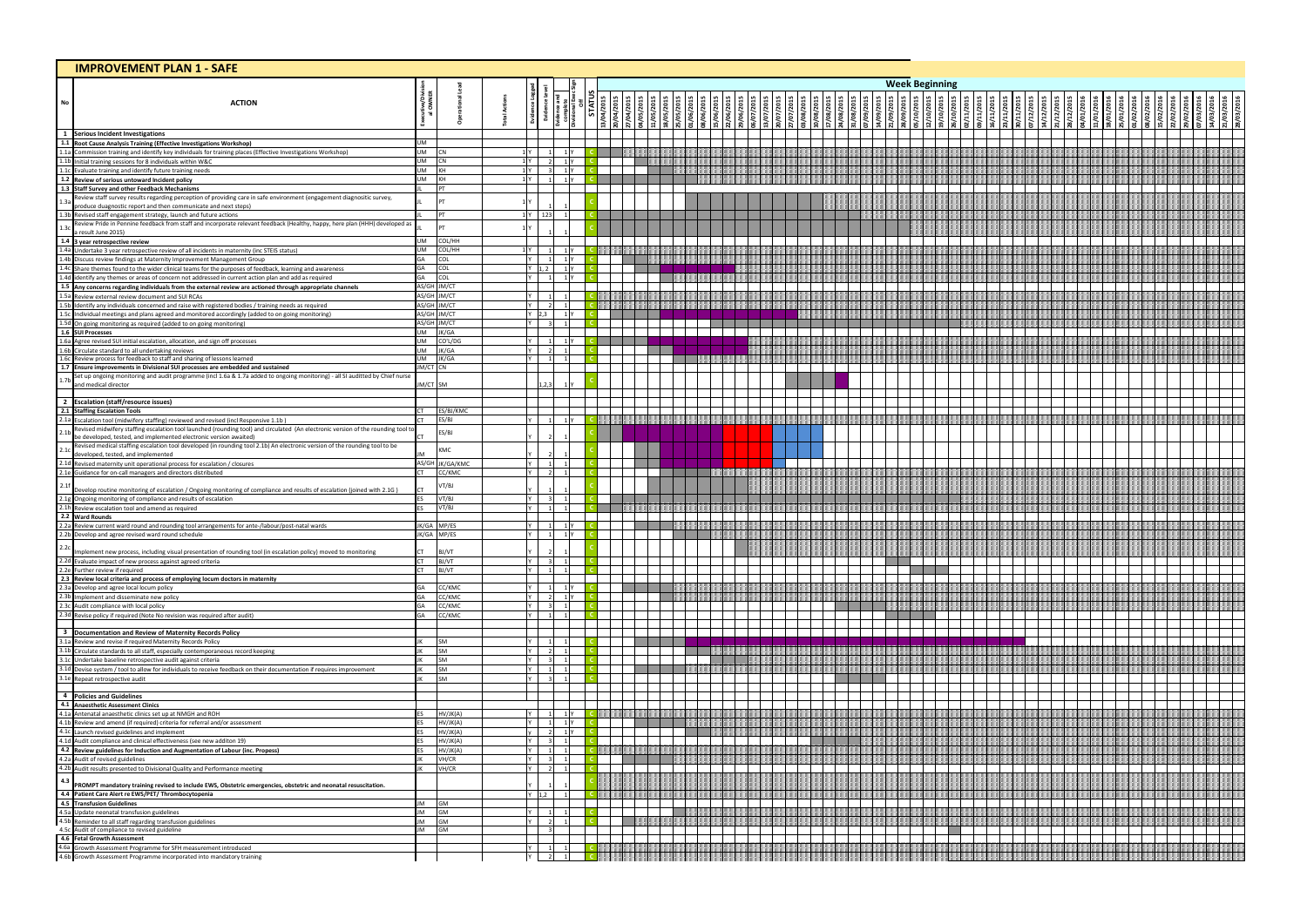| <b>IMPROVEMENT PLAN 1 - SAFE</b>                                                                                                                                                                                                     |                      |                |                           |    |           |    |  |  |  |         |          |                       |                                   |  |  |  |  |  |  |  |
|--------------------------------------------------------------------------------------------------------------------------------------------------------------------------------------------------------------------------------------|----------------------|----------------|---------------------------|----|-----------|----|--|--|--|---------|----------|-----------------------|-----------------------------------|--|--|--|--|--|--|--|
|                                                                                                                                                                                                                                      |                      |                |                           |    |           |    |  |  |  |         |          | <b>Week Beginning</b> |                                   |  |  |  |  |  |  |  |
| <b>ACTION</b><br>No                                                                                                                                                                                                                  | <b>JOIMER</b><br>MER |                |                           |    |           |    |  |  |  | 108/201 | 1/08/201 |                       | 2/10/2015<br>19/10/2015<br>$\sum$ |  |  |  |  |  |  |  |
| 4.6c Agree a trajectory for training completion and monitor                                                                                                                                                                          | JM/CT HH             |                |                           |    |           |    |  |  |  |         |          |                       |                                   |  |  |  |  |  |  |  |
| Six-monthly rolling audit programme (10 sets of case notes) to measure GAP compliance - transferred to the SaBINE work<br>4.6c<br>programme and monitoring                                                                           |                      | JM/CT BJ/VT    |                           |    |           |    |  |  |  |         |          |                       |                                   |  |  |  |  |  |  |  |
|                                                                                                                                                                                                                                      |                      | JM/CT BJ/VT    |                           |    |           |    |  |  |  |         |          |                       |                                   |  |  |  |  |  |  |  |
| Frogramme and monitoring<br>4.6 Analysis and presentation of audit findings to Divisional Q&P (linked to SaBINe see new additions 8.11)<br>4.7 Review guideline, especially in light of changes to Induction of Labour<br>4.7 Review |                      |                |                           |    |           |    |  |  |  |         |          |                       |                                   |  |  |  |  |  |  |  |
|                                                                                                                                                                                                                                      | JM/CT COL            |                |                           |    |           |    |  |  |  |         |          |                       |                                   |  |  |  |  |  |  |  |
|                                                                                                                                                                                                                                      | JM/CT COL            |                |                           |    |           |    |  |  |  |         |          |                       |                                   |  |  |  |  |  |  |  |
|                                                                                                                                                                                                                                      | JM/CT COL            |                | v I                       |    |           |    |  |  |  |         |          |                       |                                   |  |  |  |  |  |  |  |
|                                                                                                                                                                                                                                      |                      |                |                           |    |           |    |  |  |  |         |          |                       |                                   |  |  |  |  |  |  |  |
| 4.8a Audit of compliance to revised guideline                                                                                                                                                                                        |                      |                |                           |    |           |    |  |  |  |         |          |                       |                                   |  |  |  |  |  |  |  |
| 4.9<br>Review Guideline for Management of Asymptomatic Neonates at risk of early onset sepsis                                                                                                                                        |                      |                |                           |    |           |    |  |  |  |         |          |                       |                                   |  |  |  |  |  |  |  |
| Also Guideline uploaded and implemented<br>4.9a Guideline uploaded and implemented<br>4.9b Neonatal & Paediatric sepsis task and finish group set up                                                                                 | JM                   | <b>GM</b>      | $\binom{2.3}{ }$          |    |           |    |  |  |  |         |          |                       |                                   |  |  |  |  |  |  |  |
|                                                                                                                                                                                                                                      | <b>JM</b>            | GM             |                           |    |           |    |  |  |  |         |          |                       |                                   |  |  |  |  |  |  |  |
|                                                                                                                                                                                                                                      | <b>JM</b>            | <b>CN</b>      |                           |    |           |    |  |  |  |         |          |                       |                                   |  |  |  |  |  |  |  |
| 4.96 Patient Care Alert circulated re IV antibiotic administration<br>4.96 Patient Care Alert circulated re IV antibiotic administration<br>4.9d Audit of compliance to revised guideline                                            | <b>JM</b>            | GM             |                           |    |           |    |  |  |  |         |          |                       |                                   |  |  |  |  |  |  |  |
| $5$ CTG                                                                                                                                                                                                                              |                      |                |                           |    |           |    |  |  |  |         |          |                       |                                   |  |  |  |  |  |  |  |
| 5.1a Task and finish group set up                                                                                                                                                                                                    | CT <sub>1</sub>      | <b>CR</b>      | Y I                       |    |           |    |  |  |  |         |          |                       |                                   |  |  |  |  |  |  |  |
| 5.1b CTG master classes held at both sites<br>5.1c Rolling Programme for replacement monitors developed                                                                                                                              | CR                   |                |                           |    |           |    |  |  |  |         |          |                       |                                   |  |  |  |  |  |  |  |
|                                                                                                                                                                                                                                      | GA                   |                |                           |    |           |    |  |  |  |         |          |                       |                                   |  |  |  |  |  |  |  |
| 5.1d<br>Monitoring of replacement programme (purchased 15 new machines Oct/Nov now moved to monitoring Safe 14)<br>5.1e Sign up to safety bid to purchase and implement Central Monitoring System<br>5.1f CTG Training plan trajecto | GA                   |                |                           |    |           |    |  |  |  |         |          |                       |                                   |  |  |  |  |  |  |  |
|                                                                                                                                                                                                                                      | <b>CT</b>            | <b>CR</b>      | $\mathsf{v}$ $\mathsf{l}$ |    |           |    |  |  |  |         |          |                       |                                   |  |  |  |  |  |  |  |
|                                                                                                                                                                                                                                      | JM/CT HH             |                |                           |    |           |    |  |  |  |         |          |                       |                                   |  |  |  |  |  |  |  |
|                                                                                                                                                                                                                                      | GA                   | HH.            |                           |    |           |    |  |  |  |         |          |                       |                                   |  |  |  |  |  |  |  |
|                                                                                                                                                                                                                                      | JM/CT HH             |                |                           |    |           |    |  |  |  |         |          |                       |                                   |  |  |  |  |  |  |  |
|                                                                                                                                                                                                                                      | GA                   | HH.            |                           |    |           |    |  |  |  |         |          |                       |                                   |  |  |  |  |  |  |  |
| 5.1 Flow chart Ratification<br>5.1 Central CTG monitoring implementation Task and Finish Group                                                                                                                                       | GA                   | HH.            |                           |    |           |    |  |  |  |         |          |                       |                                   |  |  |  |  |  |  |  |
|                                                                                                                                                                                                                                      | ΓT.                  | ES/HH/GE       |                           |    |           |    |  |  |  |         |          |                       |                                   |  |  |  |  |  |  |  |
| 5.1m Develop implementation plan for central CTG monitoring following successful bid                                                                                                                                                 | CΤ.                  | ES/HH/GE       |                           |    |           |    |  |  |  |         |          |                       |                                   |  |  |  |  |  |  |  |
| 5.1n Monitoring of the CTG trajectory and update following the revised NICE guidance (moved to monitoring)                                                                                                                           | CT/JM HH             |                | v I                       |    |           |    |  |  |  |         |          |                       |                                   |  |  |  |  |  |  |  |
| 6 Equipment<br>6.1a Stock take of all equipment within Maternity                                                                                                                                                                     |                      |                |                           |    |           |    |  |  |  |         |          |                       |                                   |  |  |  |  |  |  |  |
|                                                                                                                                                                                                                                      |                      | JK/GA JS/CC/JB |                           |    |           | EA |  |  |  |         |          |                       |                                   |  |  |  |  |  |  |  |
| 6.1b Draw up rolling equipment replacement programme                                                                                                                                                                                 |                      | JK/GA JS/CC/JB |                           |    | <b>FA</b> |    |  |  |  |         |          |                       |                                   |  |  |  |  |  |  |  |
| 7 Birth Rate Plus (BR+) Review and Medical Workforce Model                                                                                                                                                                           |                      |                |                           |    |           |    |  |  |  |         |          |                       |                                   |  |  |  |  |  |  |  |
| 7.1a Commission and receive feedback from external BR+ review                                                                                                                                                                        | GH                   | <b>CT</b>      | v I                       |    |           |    |  |  |  |         |          |                       |                                   |  |  |  |  |  |  |  |
| 7.1b Consider BR+ recommendations                                                                                                                                                                                                    | GH                   | CT.            |                           |    |           |    |  |  |  |         |          |                       |                                   |  |  |  |  |  |  |  |
| The General review training and skills of staff (Training Needs Analysis)<br>7.1c General review training and skills of staff (Training Needs Analysis)<br>7.1d General review allocation method of staff vs. patient risk           | DG                   | JH/CS/BJ/VT    |                           |    |           |    |  |  |  |         |          |                       |                                   |  |  |  |  |  |  |  |
|                                                                                                                                                                                                                                      | DG                   | JH/CS/BJ/VT    |                           |    |           |    |  |  |  |         |          |                       |                                   |  |  |  |  |  |  |  |
| The Recruitment and training of new staff (HCAs) (plus new addition 20)<br>7.1e Recruitment and training of new staff (HCAs) (plus new addition 20)<br>7.1f Review medical workforce model                                           | <b>CT</b>            | VT/BJ/DC/DW    |                           |    |           |    |  |  |  |         |          |                       |                                   |  |  |  |  |  |  |  |
|                                                                                                                                                                                                                                      |                      | JK/GA CC/MP    |                           |    |           |    |  |  |  |         |          |                       |                                   |  |  |  |  |  |  |  |
|                                                                                                                                                                                                                                      |                      |                |                           | 82 |           |    |  |  |  |         |          |                       |                                   |  |  |  |  |  |  |  |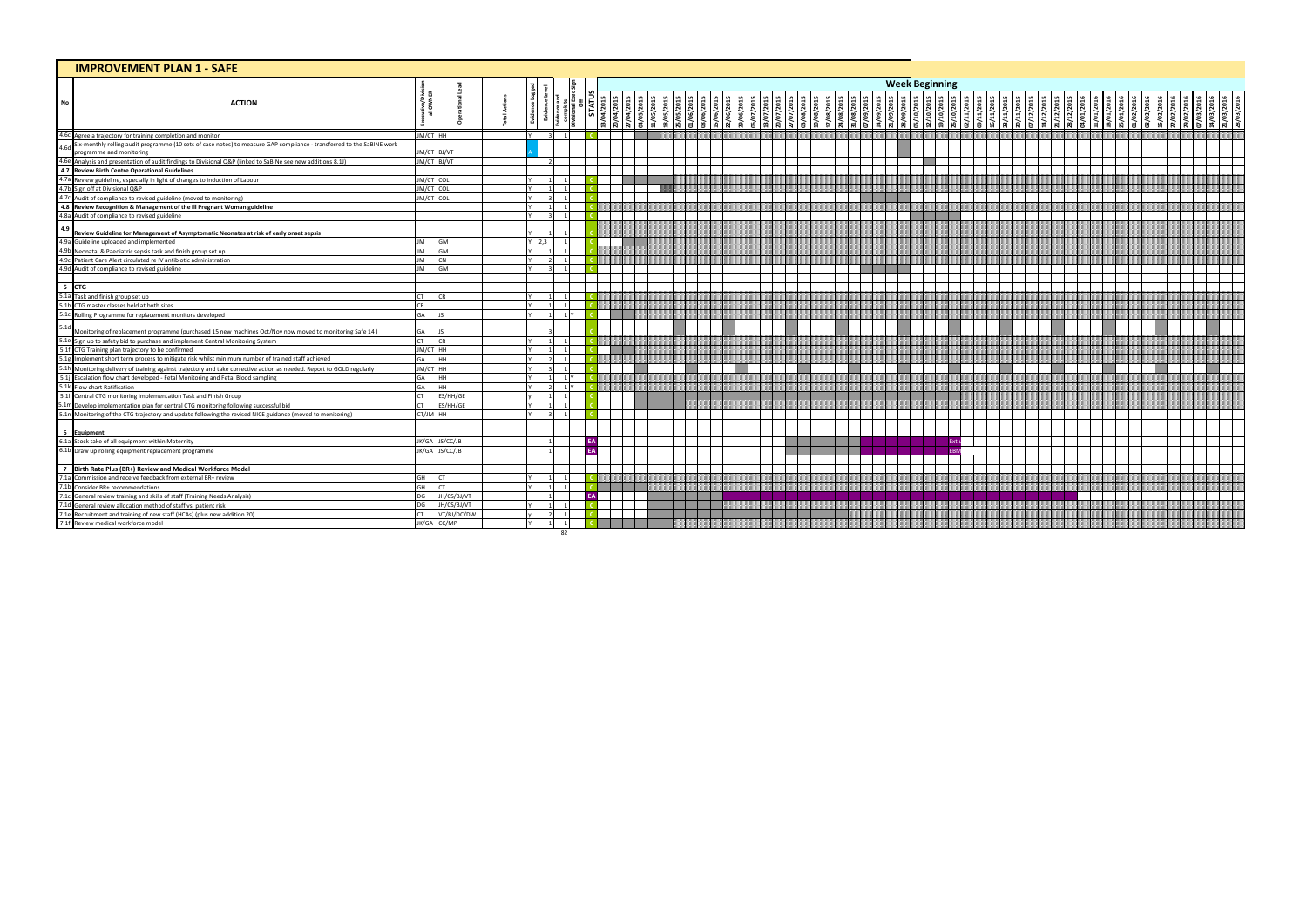|                  |                                                                                                                                                        |                                |                          |                 | <b>IMPROVEMENT PLAN 2 - CARING</b> |               |            |            |                   |                   |            |                   |            |            |            |            |                          |            |            |            |            |                       |            |            |            |            |            |            |            |            |            |            |            |            |            |
|------------------|--------------------------------------------------------------------------------------------------------------------------------------------------------|--------------------------------|--------------------------|-----------------|------------------------------------|---------------|------------|------------|-------------------|-------------------|------------|-------------------|------------|------------|------------|------------|--------------------------|------------|------------|------------|------------|-----------------------|------------|------------|------------|------------|------------|------------|------------|------------|------------|------------|------------|------------|------------|
|                  |                                                                                                                                                        |                                |                          |                 |                                    |               |            |            |                   |                   |            |                   |            |            |            |            |                          |            |            |            |            | <b>Week Beginning</b> |            |            |            |            |            |            |            |            |            |            |            |            |            |
| <b>No</b>        | <b>ACTION</b>                                                                                                                                          | Executive/Division<br>al OWNER | <b>Operational Lead</b>  | Evidence Logged | Divisional Exec<br>Sign Off        | <b>STATUS</b> | 07/09/2015 | 14/09/2015 | <b>ST02/60/TZ</b> | <b>ST0Z/60/8Z</b> | ST0Z/0T/S0 | <b>STOC/OT/ZT</b> | 19/10/2015 | 26/10/2015 | 02/11/2015 | 09/11/2015 | 16/11/2015<br>ST0Z/LT/EZ | 30/11/2015 | 07/12/2015 | 14/12/2015 | 21/12/2015 | 28/12/2015            | 9102/10/40 | 11/01/2016 | 18/01/2016 | 25/01/2016 | 01/02/2016 | 910Z/20/80 | 15/02/2016 | 22/02/2016 | 29/02/2016 | 9102/80/20 | 14/03/2016 | 21/03/2016 | 28/03/2016 |
| 1                | Review model of service provision for obstetric theatres                                                                                               | GH                             | <b>CT</b>                |                 |                                    |               |            |            |                   |                   |            |                   |            |            |            |            |                          |            |            |            |            |                       |            |            |            |            |            |            |            |            |            |            |            |            |            |
| $\overline{2}$   | Review allocation of high risk women to appropriately<br>experienced/skilled midwife (inc. on transfer form birth<br>centre to labour ward)            | <b>CT</b>                      | JH/CS                    |                 | $1$ Y                              |               |            |            |                   |                   |            |                   |            |            |            |            |                          |            |            |            |            |                       |            |            |            |            |            |            |            |            |            |            |            |            |            |
| $\overline{3}$   | Review process for rapid senior review of women transferred<br>to labour ward                                                                          | JM                             | COL                      |                 | 1 <sup>N</sup>                     |               |            |            |                   |                   |            |                   |            |            |            |            |                          |            |            |            |            |                       |            |            |            |            |            |            |            |            |            |            |            |            |            |
| 5<br>5.1a        | Communication<br>Review debrief process for families following adverse<br>outcome.                                                                     | KH                             | CT/CR                    |                 | 1Y                                 |               |            |            |                   |                   |            |                   |            |            |            |            |                          |            |            |            |            |                       |            |            |            |            |            |            |            |            |            |            |            |            |            |
|                  | 5.1b Review process for communication and updating women at<br>NMGH whose baby is transferred to ROH NICU                                              | <b>CT</b>                      | LB/KH                    |                 |                                    |               |            |            |                   |                   |            |                   |            |            |            |            |                          |            |            |            |            |                       |            |            |            |            |            |            |            |            |            |            |            |            |            |
| 5.1c             | Review the use of interpreters                                                                                                                         | KSJ                            | <b>CP</b>                |                 | 1 <sup>N</sup>                     |               |            |            |                   |                   |            |                   |            |            |            |            |                          |            |            |            |            |                       |            |            |            |            |            |            |            |            |            |            |            |            |            |
|                  |                                                                                                                                                        |                                |                          |                 |                                    |               |            |            |                   |                   |            |                   |            |            |            |            |                          |            |            |            |            |                       |            |            |            |            |            |            |            |            |            |            |            |            |            |
| 6                | RiPW Obstetric Theatres (note Area 1 is about<br>leadership/ownership 7 is identified in nominated leads)                                              |                                |                          |                 |                                    |               |            |            |                   |                   |            |                   |            |            |            |            |                          |            |            |            |            |                       |            |            |            |            |            |            |            |            |            |            |            |            |            |
|                  | 6.1 Area 2 Scheduling Elective C-Sections                                                                                                              |                                |                          |                 |                                    |               |            |            |                   |                   |            |                   |            |            |            |            |                          |            |            |            |            |                       |            |            |            |            |            |            |            |            |            |            |            |            |            |
| 6.1a             | Decide and agree on the schedule template to be used (A,<br>$A+, C)$                                                                                   | GA                             | <b>CS</b>                |                 |                                    |               |            |            |                   |                   |            |                   |            |            |            |            |                          |            |            |            |            |                       |            |            |            |            |            |            |            |            |            |            |            |            |            |
| 6.1 <sub>b</sub> | Implement the A,B,C,D categorisation methodology                                                                                                       | GA                             | IS.                      |                 | 1,23                               |               |            |            |                   |                   |            |                   |            |            |            |            |                          |            |            |            |            |                       |            |            |            |            |            |            |            |            |            |            |            |            |            |
| 6.1c             | Engage Booking and Scheduling Team leader and agree<br>process can be undertaken by Booking and Scheduling Team $ $ CT                                 |                                | IS.                      |                 | $\vert$ 1                          |               |            |            |                   |                   |            |                   |            |            |            |            |                          |            |            |            |            |                       |            |            |            |            |            |            |            |            |            |            |            |            |            |
| 6.1 <sub>d</sub> | Alter the Booking and Scheduling electronic proforma<br>accordingly                                                                                    | <b>GA</b>                      | Lisa<br>Cummin<br>gs/IS  |                 | 1 1, 2, 3                          |               |            |            |                   |                   |            |                   |            |            |            |            |                          |            |            |            |            |                       |            |            |            |            |            |            |            |            |            |            |            |            |            |
| 6.1e<br>6.1f     | Refer for pre-op appt for Del date minus 3 weeks<br>Providing the woman with a week appointment slot and<br>advising that she may go to Oldham or NMGH | <b>MP</b><br><b>MP</b>         | VT/AB<br>VT/AB           |                 | 1 1,2,3<br>1 1,2,3                 |               |            |            |                   |                   |            |                   |            |            |            |            |                          |            |            |            |            |                       |            |            |            |            |            |            |            |            |            |            |            |            |            |
| 6.1g             | Labour Ward Managers Weekly review of lists                                                                                                            | <b>CT</b>                      | <b>JH</b>                |                 | 1 1,2,3                            |               |            |            |                   |                   |            |                   |            |            |            |            |                          |            |            |            |            |                       |            |            |            |            |            |            |            |            |            |            |            |            |            |
| 6.1h             | Validate and test escalation process for booking Elec CS<br>(formerely a duplicate of 6.1c so changed)                                                 | GA                             | <b>CS</b>                |                 | 1 1,2,3                            |               |            |            |                   |                   |            |                   |            |            |            |            |                          |            |            |            |            |                       |            |            |            |            |            |            |            |            |            |            |            |            |            |
|                  | Area 3 Pre OP Clinics - decided not to have separate op                                                                                                |                                |                          |                 |                                    |               |            |            |                   |                   |            |                   |            |            |            |            |                          |            |            |            |            |                       |            |            |            |            |            |            |            |            |            |            |            |            |            |
| 6.2a             | $6.2$ clinics<br>Identify staffing requirements for pre op clinics                                                                                     | GA<br>CT                       | ICT.<br><b>BJ</b>        | Y               | 1 1,2                              |               |            |            |                   |                   |            |                   |            |            |            |            |                          |            |            |            |            |                       |            |            |            |            |            |            |            |            |            |            |            |            |            |
| 6.2 <sub>b</sub> | identify capacity requirements for pre op clinics                                                                                                      | <b>CT</b>                      | <b>BJ</b>                |                 | 1 1,2                              |               |            |            |                   |                   |            |                   |            |            |            |            |                          |            |            |            |            |                       |            |            |            |            |            |            |            |            |            |            |            |            |            |
| 6.2c             | Develop patient information booklet to be provided in the<br>pre op clinic, cross ref with standardisation group                                       | <b>ES</b>                      | Viv<br>Dickinso<br>n(VD) |                 | 1, 2, 3                            |               |            |            |                   |                   |            |                   |            |            |            |            |                          |            |            |            |            |                       |            |            |            |            |            |            |            |            |            |            |            |            |            |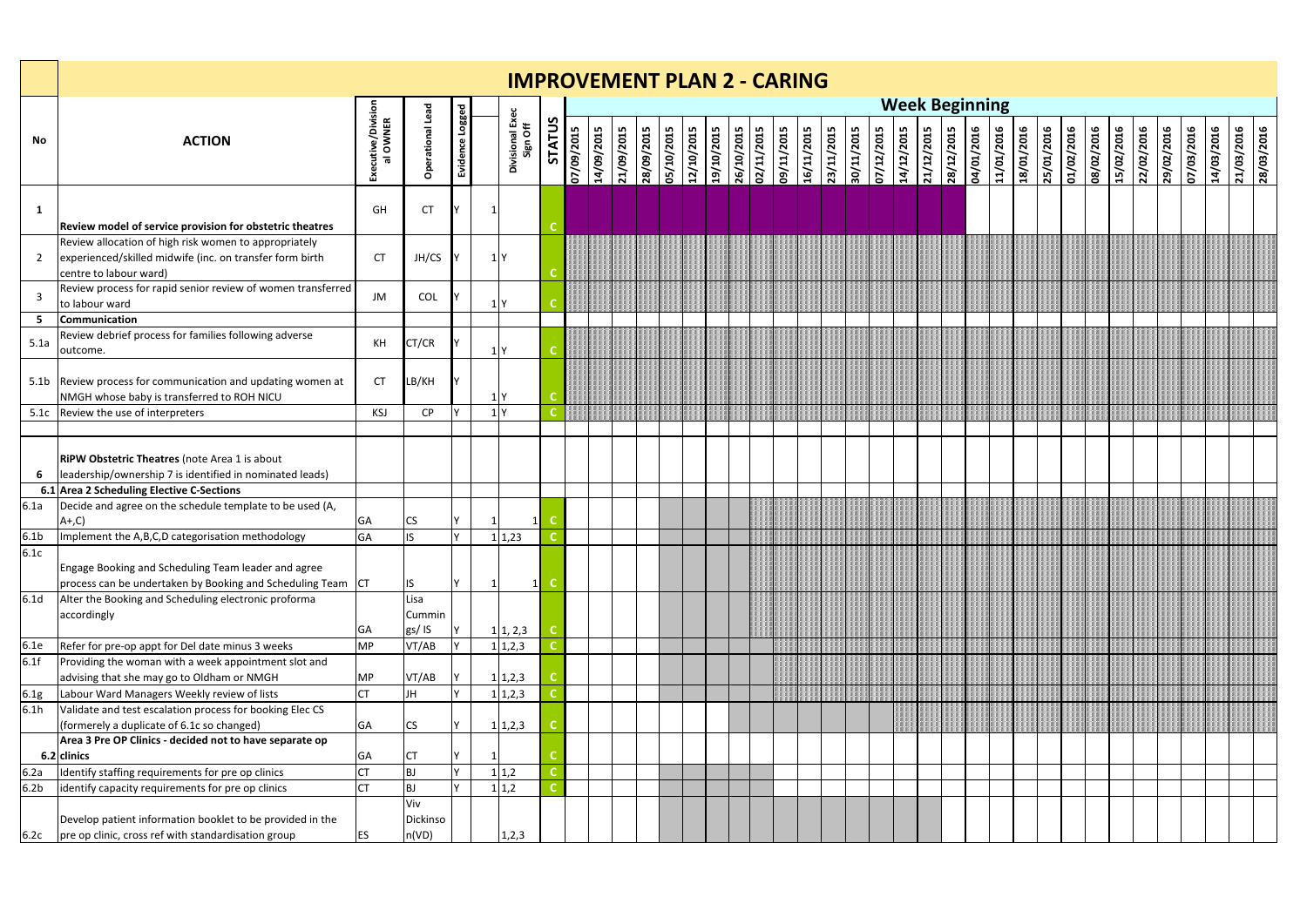|                  | Develop medical records booklet to be commenced in the           |           | Viv       |    |              |                |  |  |  |  |  |  |  |  |  |  |  |  |  |
|------------------|------------------------------------------------------------------|-----------|-----------|----|--------------|----------------|--|--|--|--|--|--|--|--|--|--|--|--|--|
|                  | pre op clinic and used throughout pathway cross ref with         |           | Dickinso  |    |              |                |  |  |  |  |  |  |  |  |  |  |  |  |  |
| 6.2 <sub>d</sub> | standardisation group                                            | ES        | n(VD)     |    | 1,2,3        |                |  |  |  |  |  |  |  |  |  |  |  |  |  |
|                  | Identify what will take place at the pre op clinic and how long  |           |           |    |              |                |  |  |  |  |  |  |  |  |  |  |  |  |  |
| 6.2e             | each appt will take                                              | СT        | <b>BJ</b> | -1 | 1,2          |                |  |  |  |  |  |  |  |  |  |  |  |  |  |
|                  |                                                                  |           |           |    |              |                |  |  |  |  |  |  |  |  |  |  |  |  |  |
|                  |                                                                  |           |           |    |              |                |  |  |  |  |  |  |  |  |  |  |  |  |  |
|                  | Schedule the timings of the pre-op clinics to correspond with    |           |           |    |              |                |  |  |  |  |  |  |  |  |  |  |  |  |  |
|                  | the Anaesthetic clinics (consideration and scheduling of all     |           |           |    |              |                |  |  |  |  |  |  |  |  |  |  |  |  |  |
| 6.2f             | clinics may be required to reach the optimum clinic schedule) CT |           | Jken      |    | $\mathbf{1}$ |                |  |  |  |  |  |  |  |  |  |  |  |  |  |
|                  | Engage all relevant staff involved in pre op clinic sharing      |           |           |    |              |                |  |  |  |  |  |  |  |  |  |  |  |  |  |
| 6.2g             | pathway information                                              | СT        | BJ        |    | 1 1,2        |                |  |  |  |  |  |  |  |  |  |  |  |  |  |
| 6.3              | <b>Area 4 Standisation</b>                                       |           |           |    |              |                |  |  |  |  |  |  |  |  |  |  |  |  |  |
|                  | Support alignment re standardisation of antenatal clnics (TDA    |           |           |    |              |                |  |  |  |  |  |  |  |  |  |  |  |  |  |
|                  | request) including all high risk women being seen by a           |           |           |    |              |                |  |  |  |  |  |  |  |  |  |  |  |  |  |
| 6.3a             | consultant                                                       | GA        | DG        |    | 1,2          |                |  |  |  |  |  |  |  |  |  |  |  |  |  |
|                  | All women booked for elective section are seen by a              |           |           |    |              |                |  |  |  |  |  |  |  |  |  |  |  |  |  |
| 6.3 <sub>b</sub> | Consultant Obstetrician antentally                               | <b>MP</b> | <b>CR</b> |    | 1,2,3        |                |  |  |  |  |  |  |  |  |  |  |  |  |  |
|                  | Identify the human resource standard for PAT maternity           |           | Theatre   |    |              |                |  |  |  |  |  |  |  |  |  |  |  |  |  |
| 6.3c             | theatres                                                         | <b>CT</b> | staff     |    | 1,2          |                |  |  |  |  |  |  |  |  |  |  |  |  |  |
|                  | identify the equipment standard for PAT maternity theatres       |           |           |    |              |                |  |  |  |  |  |  |  |  |  |  |  |  |  |
|                  | 6.3d eg Hibiscrub shower/ PICO dressing                          | ES        | JH        |    | 1 1,2        |                |  |  |  |  |  |  |  |  |  |  |  |  |  |
|                  |                                                                  |           |           |    |              |                |  |  |  |  |  |  |  |  |  |  |  |  |  |
|                  | Decide whether there should be one midwifery lead to cover       |           |           |    |              |                |  |  |  |  |  |  |  |  |  |  |  |  |  |
| 6.3e             | antenatal/ postnatal services across the sites.                  | <b>CT</b> | DG        |    |              | 1 <sup>1</sup> |  |  |  |  |  |  |  |  |  |  |  |  |  |
|                  | 6.4 Area 5 Enhanced Recovery Pathway                             |           |           |    |              |                |  |  |  |  |  |  |  |  |  |  |  |  |  |
|                  | Agree new pathway design with existing Enhanced Recovery         |           |           |    |              |                |  |  |  |  |  |  |  |  |  |  |  |  |  |
|                  | 6.4a Pathway leads apointed                                      | GA        | ES        |    | 1 1,2,3      |                |  |  |  |  |  |  |  |  |  |  |  |  |  |
|                  | 6.4b Share pathway with all staff                                | GA        | <b>ES</b> |    |              |                |  |  |  |  |  |  |  |  |  |  |  |  |  |
|                  | Clarity around the role & responsibilities of person allocated   |           |           |    |              |                |  |  |  |  |  |  |  |  |  |  |  |  |  |
|                  | 6.4c to 'receive' baby                                           | СT        | JH        |    | 1,2          |                |  |  |  |  |  |  |  |  |  |  |  |  |  |
|                  |                                                                  |           |           |    |              |                |  |  |  |  |  |  |  |  |  |  |  |  |  |
|                  | 6.4d Ensure preload drink given a minimum prior to elec CS       |           |           |    | 1 1,2        |                |  |  |  |  |  |  |  |  |  |  |  |  |  |
|                  | Implement Early Eating / Drinking / Catheterisation protocol     |           |           |    |              |                |  |  |  |  |  |  |  |  |  |  |  |  |  |
|                  |                                                                  |           |           |    |              |                |  |  |  |  |  |  |  |  |  |  |  |  |  |
| 6.4e             | as per pathway                                                   | GA        | <b>ES</b> |    | 1 1,2,3,     |                |  |  |  |  |  |  |  |  |  |  |  |  |  |
|                  |                                                                  |           |           |    |              |                |  |  |  |  |  |  |  |  |  |  |  |  |  |
| 6.4f             | Implement skin to skin protocol as per pathway                   | ES        | <b>JS</b> |    | 1, 2, 3,     |                |  |  |  |  |  |  |  |  |  |  |  |  |  |
|                  |                                                                  |           |           |    |              |                |  |  |  |  |  |  |  |  |  |  |  |  |  |
| 6.4g             | Agree new pathway has no routine FBC following Elective CS MP    |           | AB        |    | 1            |                |  |  |  |  |  |  |  |  |  |  |  |  |  |
|                  |                                                                  |           |           |    |              |                |  |  |  |  |  |  |  |  |  |  |  |  |  |
|                  | TTO issues at Oldham to be streamlined in line with NMGH         |           | Livingsto |    |              |                |  |  |  |  |  |  |  |  |  |  |  |  |  |
| 6.4h             | pathway                                                          | VT        | ne        |    | 1, 2, 3      |                |  |  |  |  |  |  |  |  |  |  |  |  |  |
|                  | Trial fully equiped dedicated bay / beds required to be ring-    |           |           |    |              |                |  |  |  |  |  |  |  |  |  |  |  |  |  |
| 6.4i             | fenced & implement if successful                                 | <b>CT</b> | VT        |    | 1 1,2,3      |                |  |  |  |  |  |  |  |  |  |  |  |  |  |
|                  | Develop pathway for Involvement of partner to support            |           |           |    |              |                |  |  |  |  |  |  |  |  |  |  |  |  |  |
|                  | women ie going into theatre, appropriate places to wait,         |           |           |    |              |                |  |  |  |  |  |  |  |  |  |  |  |  |  |
| 6.4j             | staying overnight                                                | <b>CT</b> | BJ        |    | 1,2,3        |                |  |  |  |  |  |  |  |  |  |  |  |  |  |
|                  | Test and validate the new process for Asst Prac.                 |           |           |    |              |                |  |  |  |  |  |  |  |  |  |  |  |  |  |
|                  | /Anaesthetist / Obstetrician discussions pre-op on the day of    |           |           |    |              |                |  |  |  |  |  |  |  |  |  |  |  |  |  |
| 6.4k             | the section 'Speed Dating'                                       | BJ        | <b>VG</b> |    | 1 1,2,3      |                |  |  |  |  |  |  |  |  |  |  |  |  |  |
| 6.5              | Area 6 Information                                               |           |           |    |              |                |  |  |  |  |  |  |  |  |  |  |  |  |  |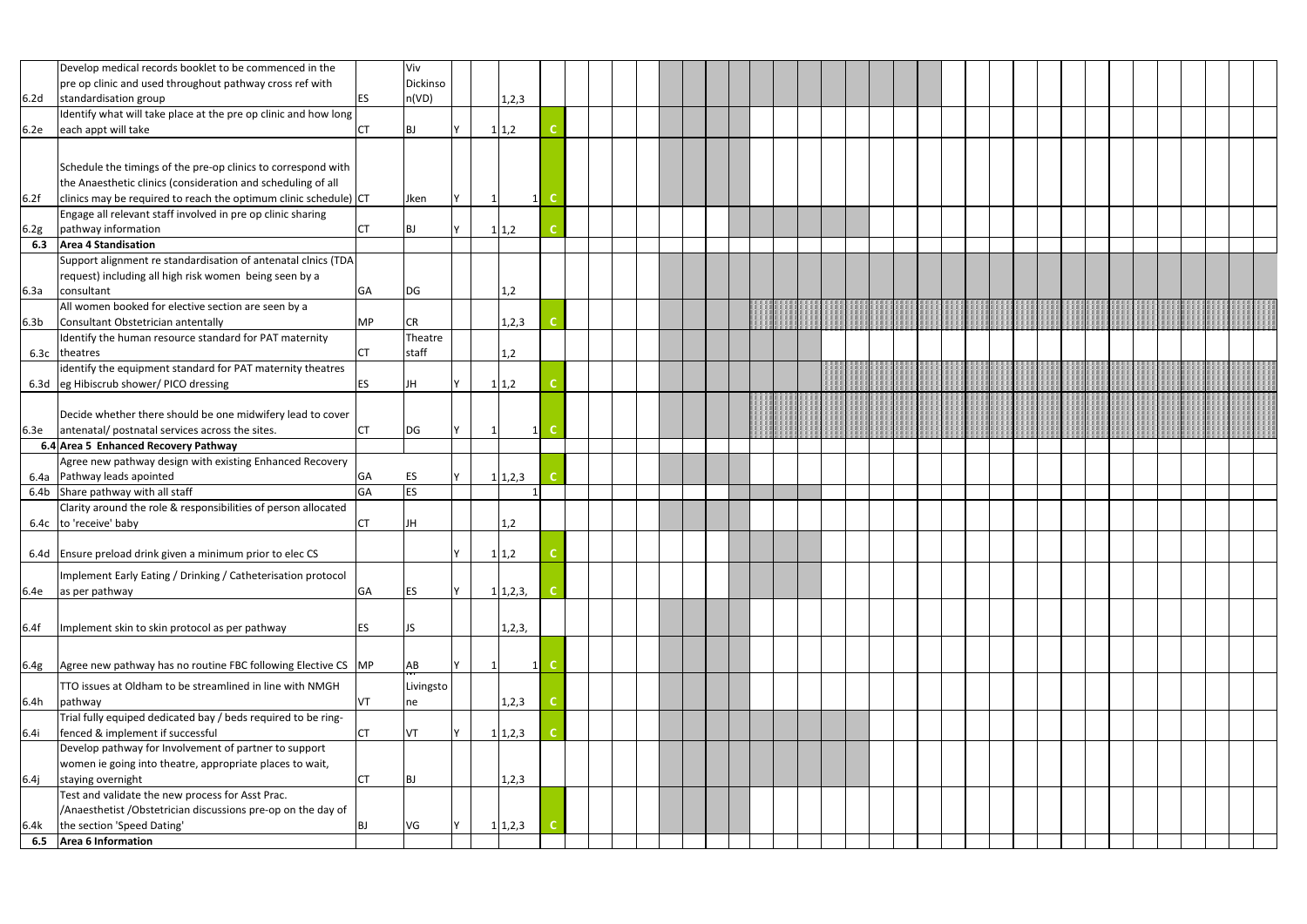|                  | E3 flag system (when woman has delivered before her<br>6.5a section) to be implemented                                                       | AF        | Sweeney <sup>Y</sup> |    | 1 1,2    |  |  |  |  |  |  |  |  |  |  |  |  |  |
|------------------|----------------------------------------------------------------------------------------------------------------------------------------------|-----------|----------------------|----|----------|--|--|--|--|--|--|--|--|--|--|--|--|--|
| 6.5 <sub>b</sub> | Prediction tool (re number of electives estimated for the<br>future) to be used on dashboard                                                 | DG        | AF                   |    | 1 1, 2   |  |  |  |  |  |  |  |  |  |  |  |  |  |
| 6.5c             | Use theatre man system to its full potential (training may be<br>required)                                                                   | Jken      | JH                   |    | 1,2,3    |  |  |  |  |  |  |  |  |  |  |  |  |  |
| 6.5d             | E3 / PAS / Theatre man - interoperability                                                                                                    | IT Dept   | <b>TBC</b>           |    |          |  |  |  |  |  |  |  |  |  |  |  |  |  |
| 6.5e             | Pro forma for Booking and Scheduling needs to be revised<br>electronically - link with evolve project (Lisa Cummins)                         | CC        | LC                   |    | 1 1,2,3, |  |  |  |  |  |  |  |  |  |  |  |  |  |
| 6.5f             | Letters / templates need revising and a system organised for<br>these to be generated                                                        | cc        | LC.                  |    | 1.2.3.   |  |  |  |  |  |  |  |  |  |  |  |  |  |
| 6.5g             | Test and validate the A,B,C,D Categorisation system against<br>actual length of surgery                                                      | JK        | IS.                  |    | 1,2,3    |  |  |  |  |  |  |  |  |  |  |  |  |  |
| 6.5h             | Review test and validation of the new system                                                                                                 | JK        | IS.                  |    | 1,2,3,   |  |  |  |  |  |  |  |  |  |  |  |  |  |
| 6.61             | E3 Operative delivery proforma to be updated to cover<br>enhances recovery and transfer to midwifery led care                                | ES        | <b>SW</b>            |    | 1,2      |  |  |  |  |  |  |  |  |  |  |  |  |  |
| 6.6              | Area 7 Staffing / Equipment / Resources                                                                                                      |           |                      |    |          |  |  |  |  |  |  |  |  |  |  |  |  |  |
| 6.6a             | Consider and agree any staffing requirements                                                                                                 | <b>GA</b> | <b>ICT</b>           |    | 1,2      |  |  |  |  |  |  |  |  |  |  |  |  |  |
| 6.6 <sub>b</sub> | Consider job planning and rota requirements following<br>implementation of new elective theatre schedules across<br>NMGH and Oldham          | <b>MP</b> | <b>CR</b>            |    | 1,2      |  |  |  |  |  |  |  |  |  |  |  |  |  |
| 6.6c             | Consider labour ward staffing (number and skills mix) in<br>order to safely manage emergency sections within the new<br>elective timetables. | <b>CT</b> | <b>CS</b>            |    | 1,2      |  |  |  |  |  |  |  |  |  |  |  |  |  |
| 6.6d             | Consider midwifery staffing (number and skills mix) in order<br>to safely manage the new elective timetables across the<br>service.          | CT        | <b>BJ</b>            |    | 1,2      |  |  |  |  |  |  |  |  |  |  |  |  |  |
| 6.7              | Area 8 Engagement Planning                                                                                                                   |           |                      |    |          |  |  |  |  |  |  |  |  |  |  |  |  |  |
| 6.7 a            | NMGH session to review RiPW suggestions and contribute<br>ideas                                                                              | <b>MM</b> | GA                   |    |          |  |  |  |  |  |  |  |  |  |  |  |  |  |
| 6.7 <sub>b</sub> | Report Outcomes of RPIW / proposals / benefits /<br>Implementation plan / Testing to Trust board                                             | GA        | ICT                  |    | 1 1.2.3  |  |  |  |  |  |  |  |  |  |  |  |  |  |
| 6.7c             | Report out to 'Confirm and challenge'                                                                                                        | GA        | <b>CT</b>            |    | 1 1.2.   |  |  |  |  |  |  |  |  |  |  |  |  |  |
| 17               | <b>Estates</b>                                                                                                                               |           |                      |    |          |  |  |  |  |  |  |  |  |  |  |  |  |  |
| 7.1a             | Cost the same new doors as NMGH on LW and PN ward st<br><b>ROH</b>                                                                           | JKeogh    | DS<br>(Estates)      |    | 1,2      |  |  |  |  |  |  |  |  |  |  |  |  |  |
| 7.1 <sub>b</sub> | Decide whether new doors at ROH is cost effective                                                                                            | JKeogh    | DS<br>(Estates)      |    | 1,2      |  |  |  |  |  |  |  |  |  |  |  |  |  |
| 7.1c             | Electric doors to be installed on the Labour ward at ROH if<br>agreed                                                                        | Jkeogh    | DS<br>(Estates)      |    | 1,2      |  |  |  |  |  |  |  |  |  |  |  |  |  |
|                  |                                                                                                                                              |           |                      | 32 |          |  |  |  |  |  |  |  |  |  |  |  |  |  |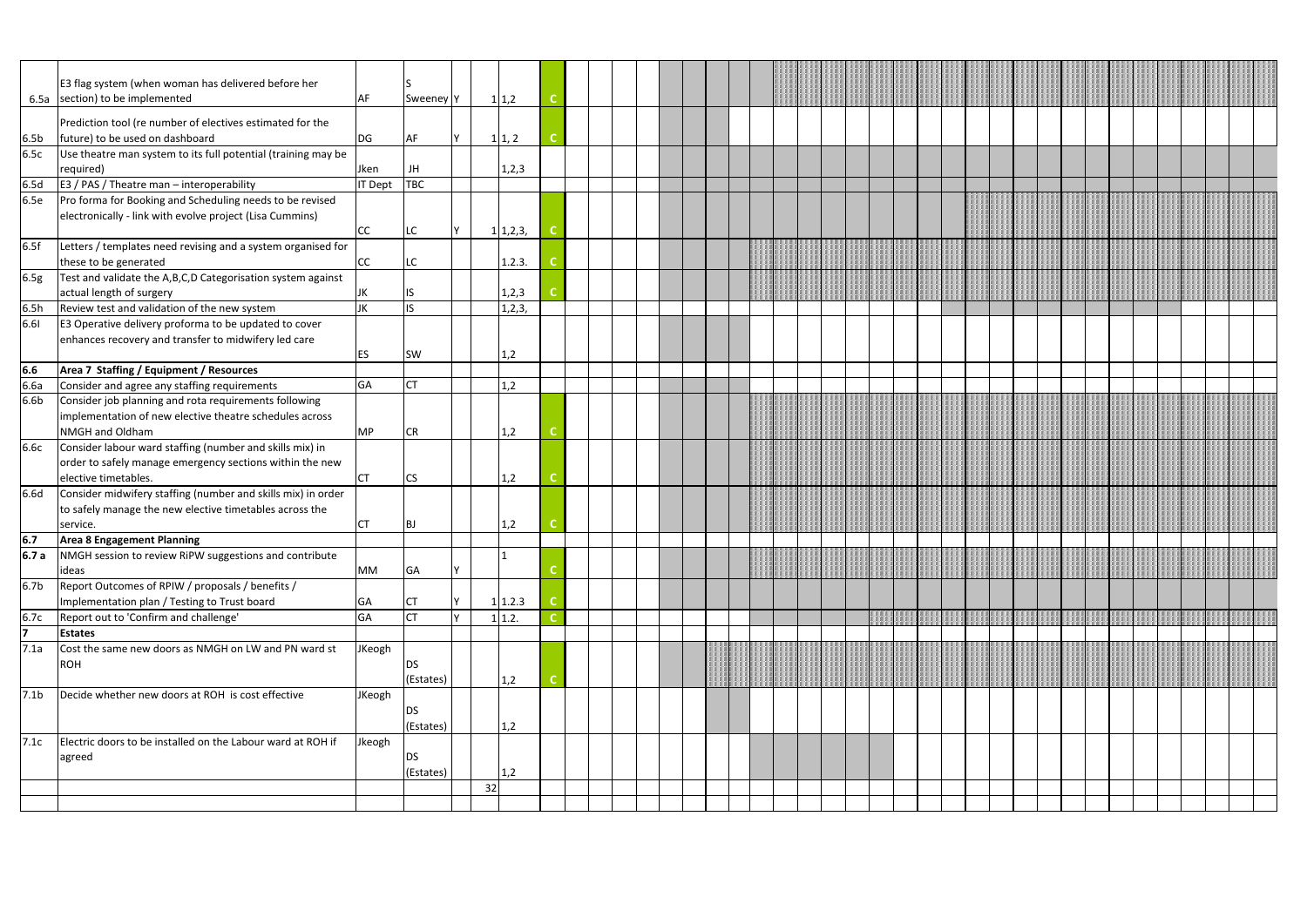|           |                                                                                                                                                                                                                                        |             |                |         |  |                    |            |           |  |  | <b>IMPROVEMENT PLAN 3 - RESPONSIVE</b>                                                                                     |  |           |                               |                    |                               |                          |                       |                          |  |  |  |                                                                                                                                          |  |  |                          |            |            |                                                      |  |
|-----------|----------------------------------------------------------------------------------------------------------------------------------------------------------------------------------------------------------------------------------------|-------------|----------------|---------|--|--------------------|------------|-----------|--|--|----------------------------------------------------------------------------------------------------------------------------|--|-----------|-------------------------------|--------------------|-------------------------------|--------------------------|-----------------------|--------------------------|--|--|--|------------------------------------------------------------------------------------------------------------------------------------------|--|--|--------------------------|------------|------------|------------------------------------------------------|--|
| ۳         |                                                                                                                                                                                                                                        |             |                |         |  |                    |            |           |  |  |                                                                                                                            |  |           |                               |                    |                               |                          | <b>Week Beginning</b> |                          |  |  |  |                                                                                                                                          |  |  |                          |            |            |                                                      |  |
| <b>No</b> | <b>ACTION</b>                                                                                                                                                                                                                          | Mon<br>1197 |                |         |  | STATL<br>3/04/2015 | 20/04/2015 | 100(2015) |  |  | 04/05/2015<br>11/05/2015<br>11/05/2015<br>15/06/2015<br>15/06/2015<br>15/06/2015<br>19/07/2015<br>10/07/2015<br>19/07/2015 |  | 7/07/2015 | 08/2015<br>08/2015<br>08/2015 | 08/2015<br>08/2015 | 09/2015<br>09/2015<br>09/2015 | 28/09/2015<br>05/10/2015 |                       | 12/10/2015<br>19/10/2015 |  |  |  | 16/10/2015<br>02/11/2015<br>03/11/2015<br>03/11/2015<br>03/12/2015<br>04/01/2016<br>04/01/2016<br>01/01/2016<br>18/01/2016<br>18/01/2016 |  |  | 08/02/2016<br>15/02/2016 | 22/02/2016 | 29/02/2016 | 07/03/2016<br>14/03/2016<br>21/03/2016<br>28/03/2016 |  |
|           | 1 Handover process                                                                                                                                                                                                                     |             |                |         |  |                    |            |           |  |  |                                                                                                                            |  |           |                               |                    |                               |                          |                       |                          |  |  |  |                                                                                                                                          |  |  |                          |            |            |                                                      |  |
|           |                                                                                                                                                                                                                                        |             | VH/CR/ES/CM/MM |         |  |                    |            |           |  |  |                                                                                                                            |  |           |                               |                    |                               |                          |                       |                          |  |  |  |                                                                                                                                          |  |  |                          |            |            |                                                      |  |
|           |                                                                                                                                                                                                                                        |             | VH/CR/ES       | 1 1 2 3 |  |                    |            |           |  |  |                                                                                                                            |  |           |                               |                    |                               |                          |                       |                          |  |  |  |                                                                                                                                          |  |  |                          |            |            |                                                      |  |
|           | 1.11 Review current handover process<br>1.12 Pilot revised handover process (if changed)<br>1.1d Review, amend if required and embed as standard practice                                                                              |             | VH/CR/ES       |         |  |                    |            |           |  |  |                                                                                                                            |  |           |                               |                    |                               |                          |                       |                          |  |  |  |                                                                                                                                          |  |  |                          |            |            |                                                      |  |
|           | 2 Antenatal Capacity and Demand                                                                                                                                                                                                        |             |                |         |  |                    |            |           |  |  |                                                                                                                            |  |           |                               |                    |                               |                          |                       |                          |  |  |  |                                                                                                                                          |  |  |                          |            |            |                                                      |  |
|           | 2 Antenatal Capacity and Demand<br>2.1 Review antenatal demand and capacity<br>2.1a Review demand in specialist clinics, for specialist consultants and Specialist Midwives<br>2.1b Review demand for USS<br>2.1c Anneh clinic templat |             | CC/MP          |         |  |                    |            |           |  |  |                                                                                                                            |  |           |                               |                    |                               |                          |                       |                          |  |  |  |                                                                                                                                          |  |  |                          |            |            |                                                      |  |
|           |                                                                                                                                                                                                                                        |             | CC/MP          |         |  |                    |            |           |  |  |                                                                                                                            |  |           |                               |                    |                               |                          |                       |                          |  |  |  |                                                                                                                                          |  |  |                          |            |            |                                                      |  |
|           |                                                                                                                                                                                                                                        |             | <b>MW</b>      |         |  |                    |            |           |  |  |                                                                                                                            |  |           |                               |                    |                               |                          |                       |                          |  |  |  |                                                                                                                                          |  |  |                          |            |            |                                                      |  |
|           |                                                                                                                                                                                                                                        | GА          |                |         |  |                    |            |           |  |  |                                                                                                                            |  |           |                               |                    |                               |                          |                       |                          |  |  |  |                                                                                                                                          |  |  |                          |            |            |                                                      |  |
|           | Establish cross cover arrangements (and succession planning as appropriate), including training                                                                                                                                        |             | <b>MP</b>      |         |  |                    |            |           |  |  |                                                                                                                            |  |           |                               |                    |                               |                          |                       |                          |  |  |  |                                                                                                                                          |  |  |                          |            |            |                                                      |  |
|           | 2.1d needs analysis<br>2.1e Undertaking Training as appropriate                                                                                                                                                                        |             | <b>MP</b>      |         |  |                    |            |           |  |  |                                                                                                                            |  |           |                               |                    |                               |                          |                       |                          |  |  |  |                                                                                                                                          |  |  |                          |            |            |                                                      |  |
|           |                                                                                                                                                                                                                                        |             |                |         |  |                    |            |           |  |  |                                                                                                                            |  |           |                               |                    |                               |                          |                       |                          |  |  |  |                                                                                                                                          |  |  |                          |            |            |                                                      |  |
|           |                                                                                                                                                                                                                                        |             |                |         |  |                    |            |           |  |  |                                                                                                                            |  |           |                               |                    |                               |                          |                       |                          |  |  |  |                                                                                                                                          |  |  |                          |            |            |                                                      |  |
|           |                                                                                                                                                                                                                                        |             | GM/PB          |         |  |                    |            |           |  |  |                                                                                                                            |  |           |                               |                    |                               |                          |                       |                          |  |  |  |                                                                                                                                          |  |  |                          |            |            |                                                      |  |
|           |                                                                                                                                                                                                                                        |             |                |         |  |                    |            |           |  |  |                                                                                                                            |  |           |                               |                    |                               |                          |                       |                          |  |  |  |                                                                                                                                          |  |  |                          |            |            |                                                      |  |
|           | 3 Emergency Department (ED)<br>3.1a Review entry and access out of hours to ED<br>3.1b Perimortem section pack to be made available<br>3.1c NICU parabag / snatchbag                                                                   | IМ          |                |         |  |                    |            |           |  |  |                                                                                                                            |  |           |                               |                    |                               |                          |                       |                          |  |  |  |                                                                                                                                          |  |  |                          |            |            |                                                      |  |
|           | 4 Labour Ward Capacity and Demand<br>4.1a Review labour ward capacity and demand<br>4.1b Review antenatal and postnatal capacity and demand<br>4.1c Review process for when no labour ward beds available                              |             |                |         |  |                    |            |           |  |  |                                                                                                                            |  |           |                               |                    |                               |                          |                       |                          |  |  |  |                                                                                                                                          |  |  |                          |            |            |                                                      |  |
|           |                                                                                                                                                                                                                                        |             | DW/CS          |         |  |                    |            |           |  |  |                                                                                                                            |  |           |                               |                    |                               |                          |                       |                          |  |  |  |                                                                                                                                          |  |  |                          |            |            |                                                      |  |
|           |                                                                                                                                                                                                                                        |             | DW/CS          |         |  |                    |            |           |  |  |                                                                                                                            |  |           |                               |                    |                               |                          |                       |                          |  |  |  |                                                                                                                                          |  |  |                          |            |            |                                                      |  |
|           |                                                                                                                                                                                                                                        |             | DW/CS          |         |  |                    |            |           |  |  |                                                                                                                            |  |           |                               |                    |                               |                          |                       |                          |  |  |  |                                                                                                                                          |  |  |                          |            |            |                                                      |  |
|           |                                                                                                                                                                                                                                        |             |                |         |  |                    |            |           |  |  |                                                                                                                            |  |           |                               |                    |                               |                          |                       |                          |  |  |  |                                                                                                                                          |  |  |                          |            |            |                                                      |  |
|           | 5 Morecambe Bay Investigation Report - Lessons from the Kirkup Review<br>5.1 Evaluate Strategic Clinical Network Audit Tool                                                                                                            |             |                |         |  |                    |            |           |  |  |                                                                                                                            |  |           |                               |                    |                               |                          |                       |                          |  |  |  |                                                                                                                                          |  |  |                          |            |            |                                                      |  |
|           |                                                                                                                                                                                                                                        | GH          |                |         |  |                    |            |           |  |  |                                                                                                                            |  |           |                               |                    |                               |                          |                       |                          |  |  |  |                                                                                                                                          |  |  |                          |            |            |                                                      |  |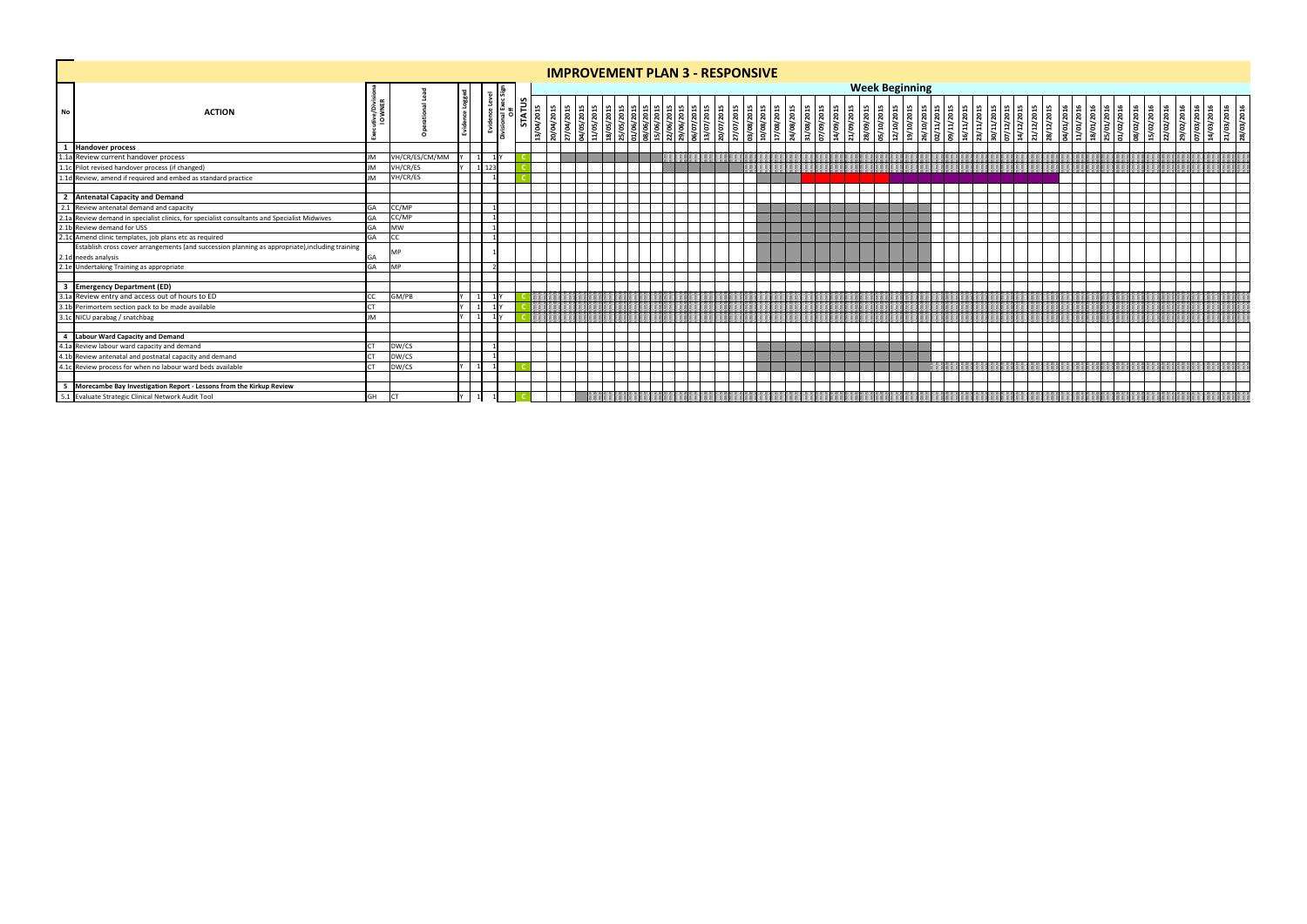|      |                                                                                                                                                                    |           |                   |                |                           |                             |            |            |                          |                          |  | <b>IMPROVEMENT PLAN 4- EFFECTIVE</b>                               |                          |            |            |            |                         |           |           |           |           |                         |            |                          |                                                      |  |                          |            |            |            |                         |                          |                                                      |  |                                                                    |            |
|------|--------------------------------------------------------------------------------------------------------------------------------------------------------------------|-----------|-------------------|----------------|---------------------------|-----------------------------|------------|------------|--------------------------|--------------------------|--|--------------------------------------------------------------------|--------------------------|------------|------------|------------|-------------------------|-----------|-----------|-----------|-----------|-------------------------|------------|--------------------------|------------------------------------------------------|--|--------------------------|------------|------------|------------|-------------------------|--------------------------|------------------------------------------------------|--|--------------------------------------------------------------------|------------|
|      |                                                                                                                                                                    |           |                   |                |                           |                             |            |            |                          |                          |  |                                                                    |                          |            |            |            |                         |           |           |           |           | <b>Week Beginning</b>   |            |                          |                                                      |  |                          |            |            |            |                         |                          |                                                      |  |                                                                    |            |
| No   | <b>ACTION</b>                                                                                                                                                      | š         |                   |                | al Exec<br>Off<br>Divisio | <b>STATUS</b><br>13/04/2015 | 20/04/2015 | 27/04/2015 | 04/05/2015<br>11/05/2015 | 18/05/2015<br>25/05/2015 |  | 01/06/2015<br>08/06/2015<br>15/06/2015<br>22/06/2015<br>29/06/2015 | 06/07/2015<br>13/07/2015 | 13/07/2015 | 27/07/2015 | 2102/90/80 | 10/08/2015<br>7/08/2015 | 4/08/2015 | 1/08/2015 | 7/09/2015 | 4/09/2015 | 1/09/2015<br>28/09/2015 | 35/10/2015 | 19/10/2015<br>STOZ/OT/ZT | 26/10/2015<br>02/11/2015<br>09/11/2015<br>16/11/2015 |  | 23/11/2015<br>30/11/2015 | 07/12/2015 | 14/12/2015 | 5102/21/12 | 28/12/2015<br>9107/2016 | 11/01/2016<br>18/01/2016 | 25/01/2016<br>01/02/2016<br>08/02/2016<br>15/02/2016 |  | 22/02/2016<br>29/02/2016<br>07/03/2016<br>14/03/2016<br>21/03/2016 | 28/03/2016 |
|      | 1 Clinical Risk Management                                                                                                                                         |           |                   |                |                           |                             |            |            |                          |                          |  |                                                                    |                          |            |            |            |                         |           |           |           |           |                         |            |                          |                                                      |  |                          |            |            |            |                         |                          |                                                      |  |                                                                    |            |
|      |                                                                                                                                                                    |           |                   |                |                           |                             |            |            |                          |                          |  |                                                                    |                          |            |            |            |                         |           |           |           |           |                         |            |                          |                                                      |  |                          |            |            |            |                         |                          |                                                      |  |                                                                    |            |
|      | 1.1 Risk assessment and identification of deteriorating patient                                                                                                    |           |                   |                |                           |                             |            |            |                          |                          |  |                                                                    |                          |            |            |            |                         |           |           |           |           |                         |            |                          |                                                      |  |                          |            |            |            |                         |                          |                                                      |  |                                                                    |            |
|      | 1.1a Baseline audit of all training records for PROMPT compliance                                                                                                  |           | <b>HH</b>         | $3 \t1$        |                           |                             |            |            |                          |                          |  |                                                                    |                          |            |            |            |                         |           |           |           |           |                         |            |                          |                                                      |  |                          |            |            |            |                         |                          |                                                      |  |                                                                    |            |
|      | 1.1b Baseline audit of EWS use                                                                                                                                     |           | VT/BJ             |                | $3 \mid 1$ Y              |                             |            |            |                          |                          |  |                                                                    |                          |            |            |            |                         |           |           |           |           |                         |            |                          |                                                      |  |                          |            |            |            |                         |                          |                                                      |  |                                                                    |            |
|      | 1.1c Identify training course dates and book all staff required                                                                                                    |           | HH                | 1,2            |                           |                             |            |            |                          |                          |  |                                                                    |                          |            |            |            |                         |           |           |           |           |                         |            |                          |                                                      |  |                          |            |            |            |                         |                          |                                                      |  |                                                                    |            |
|      | 1.1d Audit training records to check completeness of training                                                                                                      |           | AD/SM/PW/CB       | $3 \mid 1$     |                           |                             |            |            |                          |                          |  |                                                                    |                          |            |            |            |                         |           |           |           |           |                         |            |                          |                                                      |  |                          |            |            |            |                         |                          |                                                      |  |                                                                    |            |
|      | 1.1e Agree EWS and PROMPT training frequency for mandatory training                                                                                                |           | AD/SM/PW/CB       |                | $1 \mid 1 \mid Y$         |                             |            |            |                          |                          |  |                                                                    |                          |            |            |            |                         |           |           |           |           |                         |            |                          |                                                      |  |                          |            |            |            |                         |                          |                                                      |  |                                                                    |            |
|      |                                                                                                                                                                    |           |                   |                |                           |                             |            |            |                          |                          |  |                                                                    |                          |            |            |            |                         |           |           |           |           |                         |            |                          |                                                      |  |                          |            |            |            |                         |                          |                                                      |  |                                                                    |            |
|      | 1.2 Review pathways of care, risk factors and early referral                                                                                                       |           |                   |                |                           |                             |            |            |                          |                          |  |                                                                    |                          |            |            |            |                         |           |           |           |           |                         |            |                          |                                                      |  |                          |            |            |            |                         |                          |                                                      |  |                                                                    |            |
|      | 1.2a Review instrumental delivery guidelines                                                                                                                       | <b>GA</b> | <b>COL</b>        |                | $1 \quad 1 \mid Y$        |                             |            |            |                          |                          |  |                                                                    |                          |            |            |            |                         |           |           |           |           |                         |            |                          |                                                      |  |                          |            |            |            |                         |                          |                                                      |  |                                                                    |            |
|      | 1.2b Circulate revised pathways of care for comments                                                                                                               | GI        | COL               | $2$ 1Y         |                           |                             |            |            |                          |                          |  |                                                                    |                          |            |            |            |                         |           |           |           |           |                         |            |                          |                                                      |  |                          |            |            |            |                         |                          |                                                      |  |                                                                    |            |
|      | 1.2c Submit revised guideline to Divisional Q&P for ratification                                                                                                   |           | COL               |                | $1 \quad 1 \mid Y$        |                             |            |            |                          |                          |  |                                                                    |                          |            |            |            |                         |           |           |           |           |                         |            |                          |                                                      |  |                          |            |            |            |                         |                          |                                                      |  |                                                                    |            |
|      | 1.2d Dissemination of revised pathways to medical staff                                                                                                            | <b>JM</b> | COL/IS            |                | $2 \mid 1 \mid Y$         |                             |            |            |                          |                          |  |                                                                    |                          |            |            |            |                         |           |           |           |           |                         |            |                          |                                                      |  |                          |            |            |            |                         |                          |                                                      |  |                                                                    |            |
|      | 1.2e Dissemination of revised pathways to midwifery/HCA staff                                                                                                      | $\Gamma$  | COL/IS            |                | $2 \t1$                   |                             |            |            |                          |                          |  |                                                                    |                          |            |            |            |                         |           |           |           |           |                         |            |                          |                                                      |  |                          |            |            |            |                         |                          |                                                      |  |                                                                    |            |
|      | Audit of compliance with revised pathways and feedback to indivdiuals<br>non compliance (incl 1.2 g & H) to be repeated in 6 months (Plus new<br>1.2f addition 20) |           | <b>COL</b>        |                |                           |                             |            |            |                          |                          |  |                                                                    |                          |            |            |            |                         |           |           |           |           |                         |            |                          |                                                      |  |                          |            |            |            |                         |                          |                                                      |  |                                                                    |            |
|      | 1.2J Ensure Crash Bleep protocol is disseminated and displayed clearly                                                                                             | <b>CT</b> |                   |                | $2 \t1$ Y                 |                             |            |            |                          |                          |  |                                                                    |                          |            |            |            |                         |           |           |           |           |                         |            |                          |                                                      |  |                          |            |            |            |                         |                          |                                                      |  |                                                                    |            |
|      |                                                                                                                                                                    |           |                   |                |                           |                             |            |            |                          |                          |  |                                                                    |                          |            |            |            |                         |           |           |           |           |                         |            |                          |                                                      |  |                          |            |            |            |                         |                          |                                                      |  |                                                                    |            |
|      | 1.3 Obesity management                                                                                                                                             |           |                   |                |                           |                             |            |            |                          |                          |  |                                                                    |                          |            |            |            |                         |           |           |           |           |                         |            |                          |                                                      |  |                          |            |            |            |                         |                          |                                                      |  |                                                                    |            |
|      | 1.3a Review and revise obesity guidelines                                                                                                                          | <b>ES</b> |                   |                | $1 \quad 1 \mid Y$        |                             |            |            |                          |                          |  |                                                                    |                          |            |            |            |                         |           |           |           |           |                         |            |                          |                                                      |  |                          |            |            |            |                         |                          |                                                      |  |                                                                    |            |
|      | 1.3b Develop obesity clinical management plan template                                                                                                             | <b>ES</b> |                   |                | $1 \quad 1 \mid Y$        |                             |            |            |                          |                          |  |                                                                    |                          |            |            |            |                         |           |           |           |           |                         |            |                          |                                                      |  |                          |            |            |            |                         |                          |                                                      |  |                                                                    |            |
|      | 1.3c Disseminate revised guideline and template (incl. 1.3 d & e)                                                                                                  | <b>ES</b> |                   |                | $2 \t1Y$                  |                             |            |            |                          |                          |  |                                                                    |                          |            |            |            |                         |           |           |           |           |                         |            |                          |                                                      |  |                          |            |            |            |                         |                          |                                                      |  |                                                                    |            |
| 1.3f | Dissemination of revised pathways to midwifery staff                                                                                                               | <b>CT</b> |                   |                | $2 \mid 1 \mid Y$         |                             |            |            |                          |                          |  |                                                                    |                          |            |            |            |                         |           |           |           |           |                         |            |                          |                                                      |  |                          |            |            |            |                         |                          |                                                      |  |                                                                    |            |
|      | 1.3g Prospective audit of compliance with revised guideline                                                                                                        | <b>FS</b> | SB/VG/MT          | $\overline{3}$ |                           |                             |            |            |                          |                          |  |                                                                    |                          |            |            |            |                         |           |           |           |           |                         |            |                          |                                                      |  |                          |            |            |            |                         |                          |                                                      |  |                                                                    |            |
|      | Individual feedback of instances of non-compliance- agreed 6.1.16<br>1.3h feedback will be collective                                                              | JM/CT     | dS/SOM/MP         |                |                           |                             |            |            |                          |                          |  |                                                                    |                          |            |            |            |                         |           |           |           |           |                         |            |                          |                                                      |  |                          |            |            |            |                         |                          |                                                      |  |                                                                    |            |
|      | Training / capability / conduct action where required - agreed 6.1.16 will<br>1.3i be collective                                                                   | JM/CT     | dS/SOM/MP         |                |                           |                             |            |            |                          |                          |  |                                                                    |                          |            |            |            |                         |           |           |           |           |                         |            |                          |                                                      |  |                          |            |            |            |                         |                          |                                                      |  |                                                                    |            |
|      | 1.4 Staff engagement                                                                                                                                               |           |                   |                |                           |                             |            |            |                          |                          |  |                                                                    |                          |            |            |            |                         |           |           |           |           |                         |            |                          |                                                      |  |                          |            |            |            |                         |                          |                                                      |  |                                                                    |            |
| 1.4a | Feedback and engagement events                                                                                                                                     |           | AS/GH CT/GA/JK/JM | 1,2            |                           |                             |            |            |                          |                          |  |                                                                    |                          |            |            |            |                         |           |           |           |           |                         |            |                          |                                                      |  |                          |            |            |            |                         |                          |                                                      |  |                                                                    |            |
|      | 1.4b Online and physical suggestion boxes                                                                                                                          | AS/GH     |                   | $1 \quad 1$    |                           |                             |            |            |                          |                          |  |                                                                    |                          |            |            |            |                         |           |           |           |           |                         |            |                          |                                                      |  |                          |            |            |            |                         |                          |                                                      |  |                                                                    |            |
|      | 1.4c Collate feedback from all events                                                                                                                              | AS/GH     |                   | 1              |                           |                             |            |            |                          |                          |  |                                                                    |                          |            |            |            |                         |           |           |           |           |                         |            |                          |                                                      |  |                          |            |            |            |                         |                          |                                                      |  |                                                                    |            |
|      | 1.4d Add new actions identified by staff engagement into plan                                                                                                      | AS/GH     |                   | 1              |                           |                             |            |            |                          |                          |  |                                                                    |                          |            |            |            |                         |           |           |           |           |                         |            |                          |                                                      |  |                          |            |            |            |                         |                          |                                                      |  |                                                                    |            |
|      | 1.4e Regular and formal progress feedback to staff groups                                                                                                          | AS/GH CT  |                   |                | $2 \t1 Y$                 |                             |            |            |                          |                          |  |                                                                    |                          |            |            |            |                         |           |           |           |           |                         |            |                          |                                                      |  |                          |            |            |            |                         |                          |                                                      |  |                                                                    |            |
|      |                                                                                                                                                                    |           |                   |                |                           |                             |            |            |                          |                          |  |                                                                    |                          |            |            |            |                         |           |           |           |           |                         |            |                          |                                                      |  |                          |            |            |            |                         |                          |                                                      |  |                                                                    |            |
|      |                                                                                                                                                                    |           |                   |                | 24                        |                             |            |            |                          |                          |  |                                                                    |                          |            |            |            |                         |           |           |           |           |                         |            |                          |                                                      |  |                          |            |            |            |                         |                          |                                                      |  |                                                                    |            |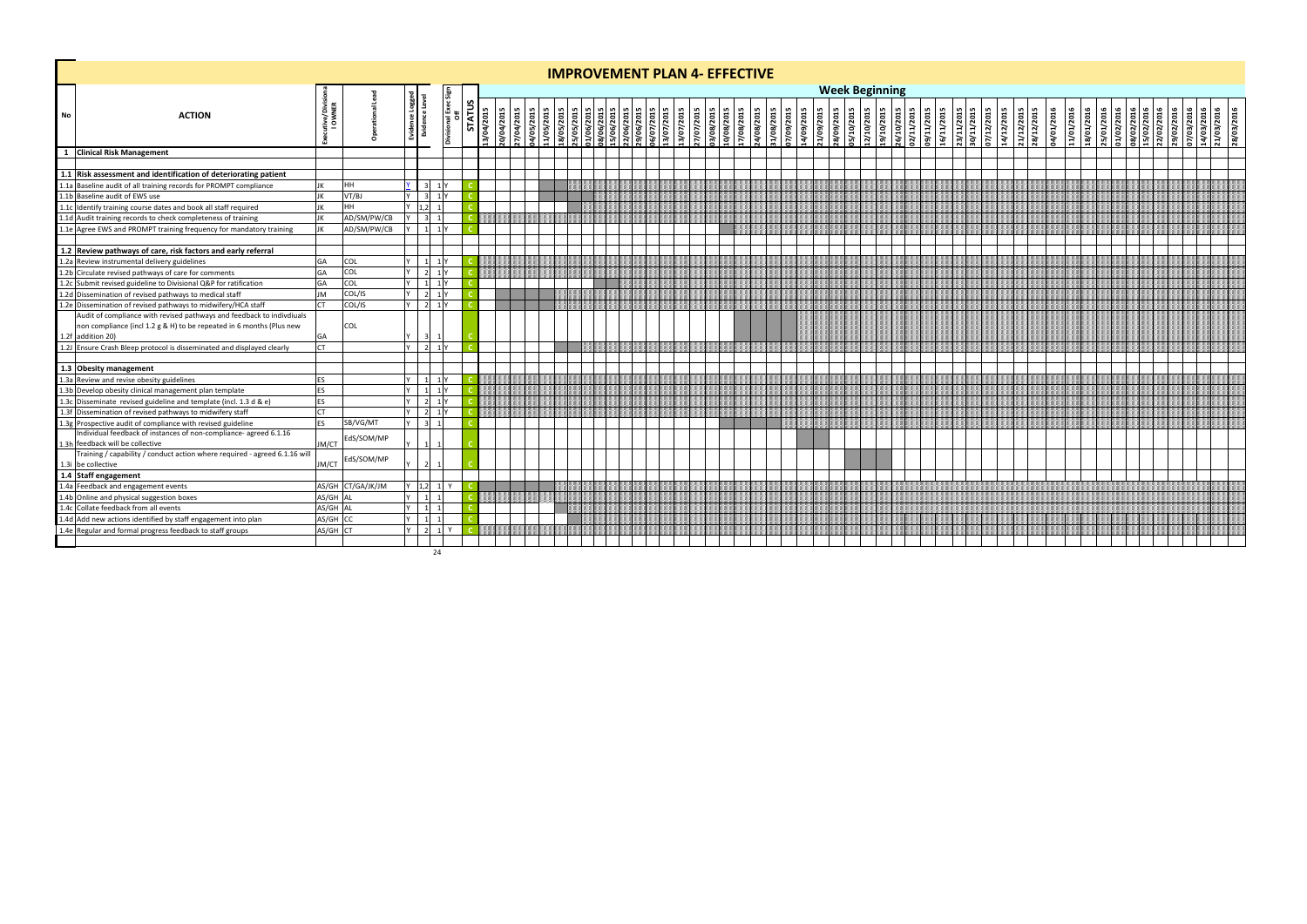|    |                                                                                                                                                                                                                                            |           |             |                 |                |                    |            |                                  |                        | <b>IMPROVEMENT PLAN 5 - WELL LED</b> |           |                         |           |                                       |           |                                        |            |                                                      |                          |            |         |            |     |               |                       |           |           |           |           |           |            |           |           |            |  |
|----|--------------------------------------------------------------------------------------------------------------------------------------------------------------------------------------------------------------------------------------------|-----------|-------------|-----------------|----------------|--------------------|------------|----------------------------------|------------------------|--------------------------------------|-----------|-------------------------|-----------|---------------------------------------|-----------|----------------------------------------|------------|------------------------------------------------------|--------------------------|------------|---------|------------|-----|---------------|-----------------------|-----------|-----------|-----------|-----------|-----------|------------|-----------|-----------|------------|--|
|    |                                                                                                                                                                                                                                            |           |             |                 |                |                    |            |                                  |                        |                                      |           |                         |           |                                       |           |                                        |            | <b>Week Beginning</b>                                |                          |            |         |            |     |               |                       |           |           |           |           |           |            |           |           |            |  |
| No | <b>ACTION</b>                                                                                                                                                                                                                              |           |             |                 |                | STATU<br>3/04/2015 | 10/04/2015 | 704/2015<br>705/2015<br>705/2015 | 8/05/2015<br>5/05/2015 |                                      | 0/07/2015 | STOZ/80/0<br>STOZ/80/El | 7/08/2015 | 7/08/2015<br>11/08/2015<br>17/09/2015 | 4/09/2015 | 21/09/2015<br>28/09/2015<br>25/10/2015 | 12/10/2015 | 19/10/2015<br>26/10/2015<br>02/11/2015<br>09/11/2015 | 16/11/2015<br>23/11/2015 | 10/11/2015 | 12/2015 | 14/12/2015 | 201 | 12/201<br>201 | /201<br>$\frac{5}{2}$ | 9101/2016 | 5/01/2016 | 1/02/2016 | 5/02/2016 | 2/02/2016 | 19/02/2016 | 7/03/2016 | 4/03/2016 | 21/03/2016 |  |
|    | 1 Staffing                                                                                                                                                                                                                                 |           |             |                 |                |                    |            |                                  |                        |                                      |           |                         |           |                                       |           |                                        |            |                                                      |                          |            |         |            |     |               |                       |           |           |           |           |           |            |           |           |            |  |
|    | 1.1 Directorate Triumvirate model<br>1.1a Appoint Clinical Director<br>1.1b Appoint Directorate Manager<br>1.1c Appoint Directorate Manager<br>1.1c Appoint Directorate Manager<br>1.1d Clinical Director commence in post<br>1.1e Interim |           |             |                 |                |                    |            |                                  |                        |                                      |           |                         |           |                                       |           |                                        |            |                                                      |                          |            |         |            |     |               |                       |           |           |           |           |           |            |           |           |            |  |
|    |                                                                                                                                                                                                                                            |           |             |                 |                |                    |            |                                  |                        |                                      |           |                         |           |                                       |           |                                        |            |                                                      |                          |            |         |            |     |               |                       |           |           |           |           |           |            |           |           |            |  |
|    |                                                                                                                                                                                                                                            | <b>JM</b> |             | l 11            | 1 <sub>Y</sub> |                    |            |                                  |                        |                                      |           |                         |           |                                       |           |                                        |            |                                                      |                          |            |         |            |     |               |                       |           |           |           |           |           |            |           |           |            |  |
|    |                                                                                                                                                                                                                                            | <b>CT</b> |             | $\vert$ 1       | 1 <sub>Y</sub> |                    |            |                                  |                        |                                      |           |                         |           |                                       |           |                                        |            |                                                      |                          |            |         |            |     |               |                       |           |           |           |           |           |            |           |           |            |  |
|    |                                                                                                                                                                                                                                            |           |             | 11              | $1\mathrm{V}$  |                    |            |                                  |                        |                                      |           |                         |           |                                       |           |                                        |            |                                                      |                          |            |         |            |     |               |                       |           |           |           |           |           |            |           |           |            |  |
|    |                                                                                                                                                                                                                                            | <b>JM</b> | <b>IM</b>   |                 | 1 <b>Y</b>     |                    |            |                                  |                        |                                      |           |                         |           |                                       |           |                                        |            |                                                      |                          |            |         |            |     |               |                       |           |           |           |           |           |            |           |           |            |  |
|    |                                                                                                                                                                                                                                            | MP        | CC.         |                 |                |                    |            |                                  |                        |                                      |           |                         |           |                                       |           |                                        |            |                                                      |                          |            |         |            |     |               |                       |           |           |           |           |           |            |           |           |            |  |
|    |                                                                                                                                                                                                                                            | <b>MP</b> | CC.         |                 |                |                    |            |                                  |                        |                                      |           |                         |           |                                       |           |                                        |            |                                                      |                          |            |         |            |     |               |                       |           |           |           |           |           |            |           |           |            |  |
|    |                                                                                                                                                                                                                                            | <b>MP</b> | CC.         | l 11            | 1 <sup>N</sup> |                    |            |                                  |                        |                                      |           |                         |           |                                       |           |                                        |            |                                                      |                          |            |         |            |     |               |                       |           |           |           |           |           |            |           |           |            |  |
|    |                                                                                                                                                                                                                                            |           |             | $\vert$ 2       |                |                    |            |                                  |                        |                                      |           |                         |           |                                       |           |                                        |            |                                                      |                          |            |         |            |     |               |                       |           |           |           |           |           |            |           |           |            |  |
|    |                                                                                                                                                                                                                                            | DT.       | DT          | $\overline{2}$  | 1V             |                    |            |                                  |                        |                                      |           |                         |           |                                       |           |                                        |            |                                                      |                          |            |         |            |     |               |                       |           |           |           |           |           |            |           |           |            |  |
|    |                                                                                                                                                                                                                                            |           | DT          |                 |                |                    |            |                                  |                        |                                      |           |                         |           |                                       |           |                                        |            |                                                      |                          |            |         |            |     |               |                       |           |           |           |           |           |            |           |           |            |  |
|    |                                                                                                                                                                                                                                            |           | <b>NH</b>   |                 |                |                    |            |                                  |                        |                                      |           |                         |           |                                       |           |                                        |            |                                                      |                          |            |         |            |     |               |                       |           |           |           |           |           |            |           |           |            |  |
|    |                                                                                                                                                                                                                                            |           | <b>NH</b>   | l 21            |                |                    |            |                                  |                        |                                      |           |                         |           |                                       |           |                                        |            |                                                      |                          |            |         |            |     |               |                       |           |           |           |           |           |            |           |           |            |  |
|    |                                                                                                                                                                                                                                            | JM/CT     |             | l 31            |                |                    |            |                                  |                        |                                      |           |                         |           |                                       |           |                                        |            |                                                      |                          |            |         |            |     |               |                       |           |           |           |           |           |            |           |           |            |  |
|    |                                                                                                                                                                                                                                            | CT.       |             |                 |                |                    |            |                                  |                        |                                      |           |                         |           |                                       |           |                                        |            |                                                      |                          |            |         |            |     |               |                       |           |           |           |           |           |            |           |           |            |  |
|    |                                                                                                                                                                                                                                            |           |             |                 |                |                    |            |                                  |                        |                                      |           |                         |           |                                       |           |                                        |            |                                                      |                          |            |         |            |     |               |                       |           |           |           |           |           |            |           |           |            |  |
|    | 1.2 Leadership Role of Consultant Obstetrician and Labour Ward Coordinator<br>1.2a Review current job expectations for Consultants working on the Labour Ward<br>1.2b Review current job expectations for Labour Ward Coordinator<br>1.    |           |             |                 |                |                    |            |                                  |                        |                                      |           |                         |           |                                       |           |                                        |            |                                                      |                          |            |         |            |     |               |                       |           |           |           |           |           |            |           |           |            |  |
|    |                                                                                                                                                                                                                                            | <b>JM</b> | MP/CR       |                 |                |                    |            |                                  |                        |                                      |           |                         |           |                                       |           |                                        |            |                                                      |                          |            |         |            |     |               |                       |           |           |           |           |           |            |           |           |            |  |
|    |                                                                                                                                                                                                                                            |           |             |                 |                |                    |            |                                  |                        |                                      |           |                         |           |                                       |           |                                        |            |                                                      |                          |            |         |            |     |               |                       |           |           |           |           |           |            |           |           |            |  |
|    |                                                                                                                                                                                                                                            |           | JK/GA DG/MP | $  \; \;$ 2 $ $ |                |                    |            |                                  |                        |                                      |           |                         |           |                                       |           |                                        |            |                                                      |                          |            |         |            |     |               |                       |           |           |           |           |           |            |           |           |            |  |
|    |                                                                                                                                                                                                                                            |           |             |                 |                |                    |            |                                  |                        |                                      |           |                         |           |                                       |           |                                        |            |                                                      |                          |            |         |            |     |               |                       |           |           |           |           |           |            |           |           |            |  |
|    | 1.3 Staff moves between areas                                                                                                                                                                                                              |           |             |                 |                |                    |            |                                  |                        |                                      |           |                         |           |                                       |           |                                        |            |                                                      |                          |            |         |            |     |               |                       |           |           |           |           |           |            |           |           |            |  |
|    |                                                                                                                                                                                                                                            | <b>CT</b> |             |                 | $1\vert v$     |                    |            |                                  |                        |                                      |           |                         |           |                                       |           |                                        |            |                                                      |                          |            |         |            |     |               |                       |           |           |           |           |           |            |           |           |            |  |
|    | 1.3a Develop a standardised Proforma to document staff moves between areas<br>1.3b Implement the use of the standardised Proformas                                                                                                         |           |             | 123             |                |                    |            |                                  |                        |                                      |           |                         |           |                                       |           |                                        |            |                                                      |                          |            |         |            |     |               |                       |           |           |           |           |           |            |           |           |            |  |
|    |                                                                                                                                                                                                                                            |           |             |                 |                |                    |            |                                  |                        |                                      |           |                         |           |                                       |           |                                        |            |                                                      |                          |            |         |            |     |               |                       |           |           |           |           |           |            |           |           |            |  |
|    |                                                                                                                                                                                                                                            |           |             |                 | 1 <sup>N</sup> |                    |            |                                  |                        |                                      |           |                         |           |                                       |           |                                        |            |                                                      |                          |            |         |            |     |               |                       |           |           |           |           |           |            |           |           |            |  |
|    |                                                                                                                                                                                                                                            |           | <b>MP</b>   | $\overline{1}$  | 1 <sup>Y</sup> |                    |            |                                  |                        |                                      |           |                         |           |                                       |           |                                        |            |                                                      |                          |            |         |            |     |               |                       |           |           |           |           |           |            |           |           |            |  |
|    |                                                                                                                                                                                                                                            |           | MP/HH/COL   |                 | 1 <sup>1</sup> |                    |            |                                  |                        |                                      |           |                         |           |                                       |           |                                        |            |                                                      |                          |            |         |            |     |               |                       |           |           |           |           |           |            |           |           |            |  |
|    |                                                                                                                                                                                                                                            |           | <b>MP</b>   |                 | 1 I Y          |                    |            |                                  |                        |                                      |           |                         |           |                                       |           |                                        |            |                                                      |                          |            |         |            |     |               |                       |           |           |           |           |           |            |           |           |            |  |
|    |                                                                                                                                                                                                                                            |           |             |                 |                |                    |            |                                  |                        |                                      |           |                         |           |                                       |           |                                        |            |                                                      |                          |            |         |            |     |               |                       |           |           |           |           |           |            |           |           |            |  |
|    |                                                                                                                                                                                                                                            |           | BJ/VT/DW/DC |                 |                |                    |            |                                  |                        |                                      |           |                         |           |                                       |           |                                        |            |                                                      |                          |            |         |            |     |               |                       |           |           |           |           |           |            |           |           |            |  |
|    |                                                                                                                                                                                                                                            | JK/GA     | MP/DG/CC    | $\mathbf{1}$    | 1 Y            |                    |            |                                  |                        |                                      |           |                         |           |                                       |           |                                        |            |                                                      |                          |            |         |            |     |               |                       |           |           |           |           |           |            |           |           |            |  |
|    |                                                                                                                                                                                                                                            | JK/GA     | MP/DG/CC    | l 11            | 1 <sup>N</sup> |                    |            |                                  |                        |                                      |           |                         |           |                                       |           |                                        |            |                                                      |                          |            |         |            |     |               |                       |           |           |           |           |           |            |           |           |            |  |
|    | 1.4 Regular Management Oversight<br>1.4a Develop revised Maternity Clinical and Performance Dashboard<br>1.4b Review Terms of Reference of Directorate Management Group<br>1.4c Review mandatory training compliance at Directorate        | JK/GA     |             | $\blacksquare$  | 1 Y            |                    |            |                                  |                        |                                      |           |                         |           |                                       |           |                                        |            |                                                      |                          |            |         |            |     |               |                       |           |           |           |           |           |            |           |           |            |  |
|    |                                                                                                                                                                                                                                            |           |             |                 | 29             |                    |            |                                  |                        |                                      |           |                         |           |                                       |           |                                        |            |                                                      |                          |            |         |            |     |               |                       |           |           |           |           |           |            |           |           |            |  |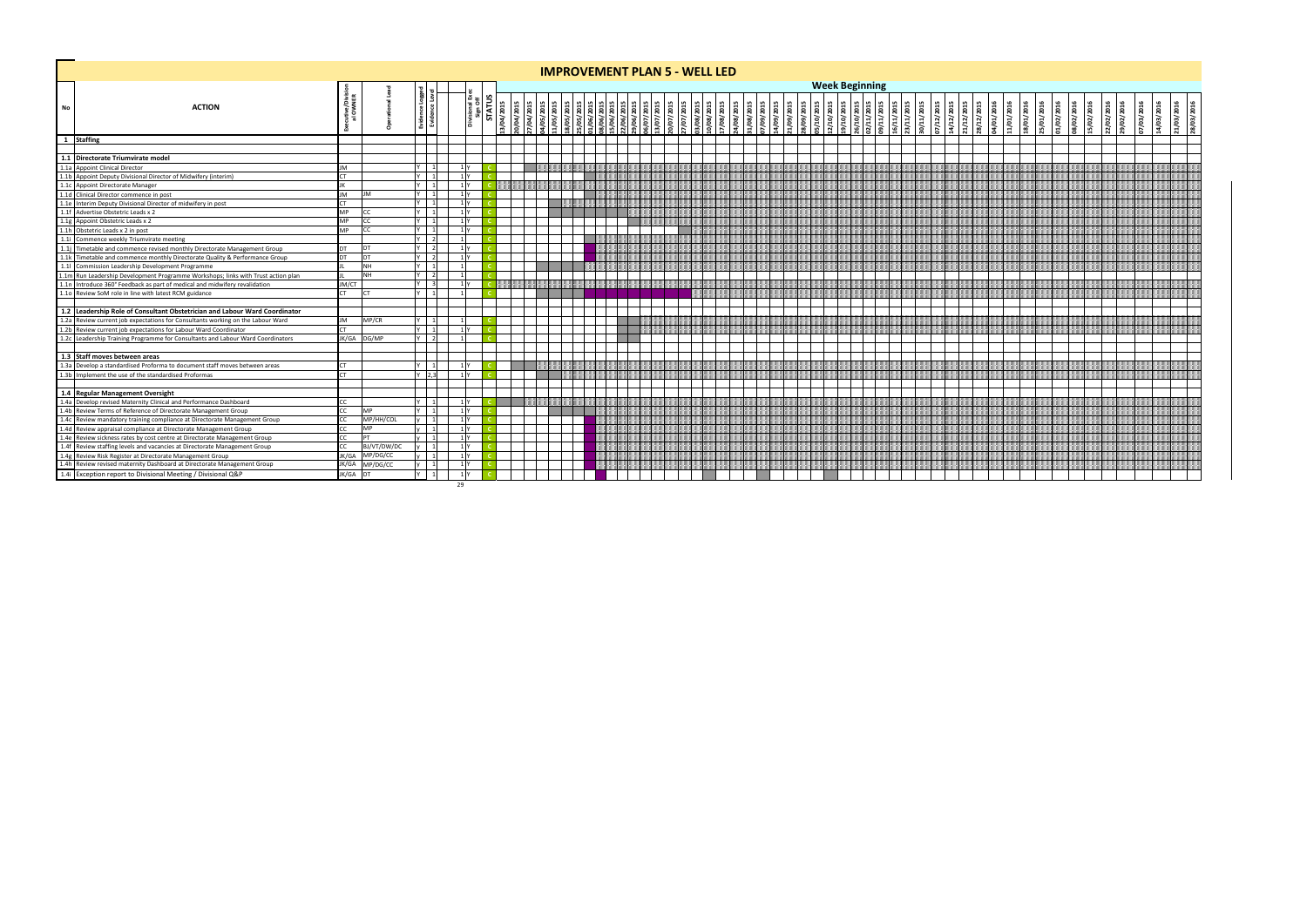# **Improvement Plan meeting 29th June 2015**

# **Apologies**

- J. Moise
- C. Southall

# **Present**

H Rainford G Ahmad H Hindle D Woods D Chadderton J Harper B Jackson C Trinick V Twomey

# **Improvement Plan meeting 22nd July**

| <b>Attendees</b> | <b>Apologies</b> |
|------------------|------------------|
| H Rainford       | G Ahamd          |
| C. Southall      |                  |
| H Hindle         |                  |
| D Woods          |                  |
| D Chadderton     |                  |
| J Harper         |                  |
| B Jackson        |                  |
| C Trinick        |                  |
| V Twomey         |                  |
| C Oloughlin      |                  |
| E Stringer       |                  |
| C Riley          |                  |
| S Pope           |                  |
| J Beazley        |                  |
| K Unsworth       |                  |
| J Gala           |                  |
| M Hibbart        |                  |
| M Preston        |                  |
| J Moise          |                  |

# **Improvement Plan meeting 31st July**

| <b>Apologies</b>   |
|--------------------|
| G Ahmad            |
| J Keogh            |
| H Rainford         |
| C. Southall        |
| J Harper           |
| S Hanson           |
| C Nee              |
| <b>K McCartney</b> |
| K MacKay           |
| J Hewitt           |
| V Hall             |
| C Rice             |
| V Green            |
|                    |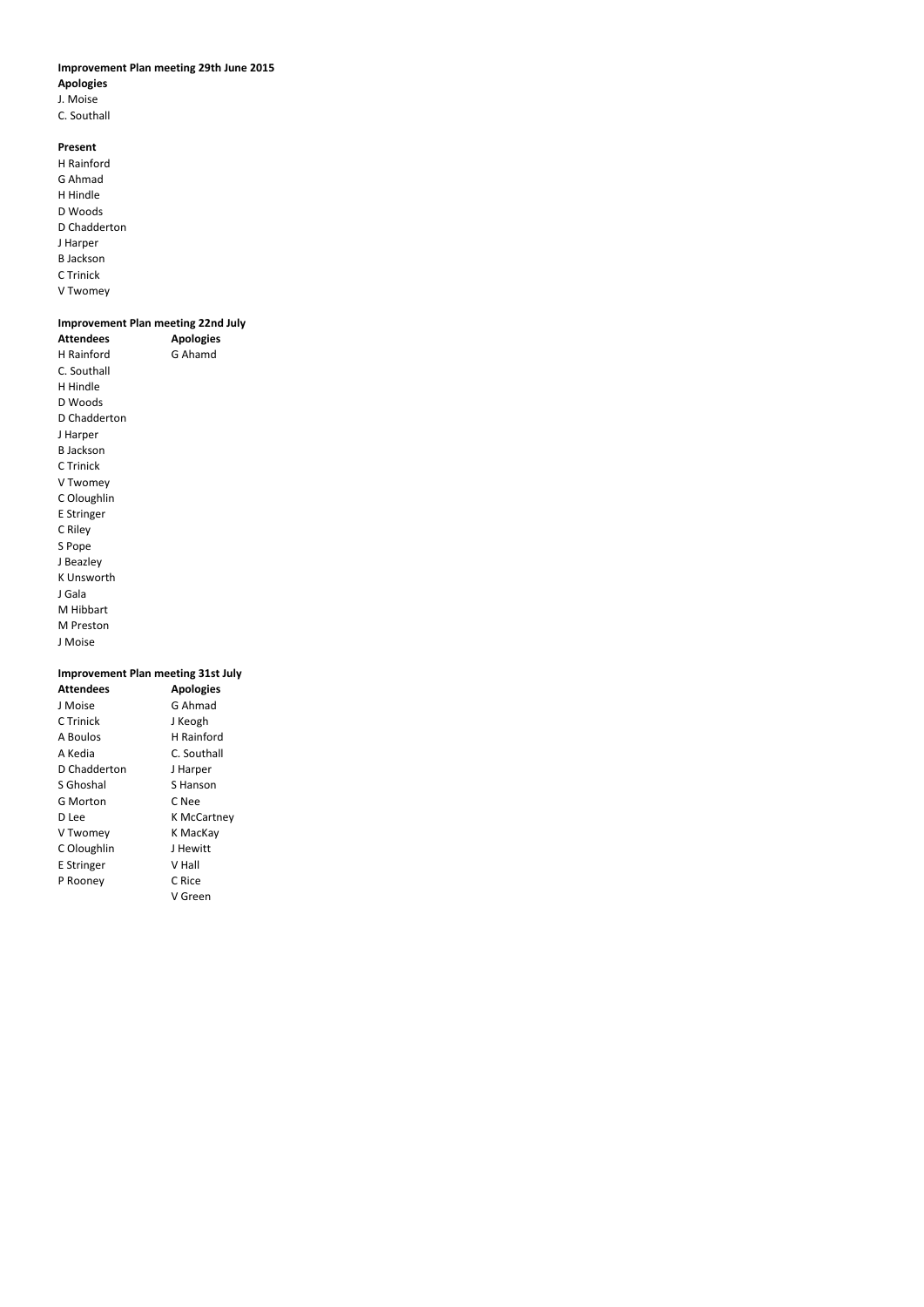|                          |                                                 |                                                                                                                                                |                        |                    | <b>IMPROVEMENT PLAN - New Additions</b> |               |                  |                          |            |            |                          |                                        |                                        |                          |  |                       |  |  |  |                                                      |                                        |  |
|--------------------------|-------------------------------------------------|------------------------------------------------------------------------------------------------------------------------------------------------|------------------------|--------------------|-----------------------------------------|---------------|------------------|--------------------------|------------|------------|--------------------------|----------------------------------------|----------------------------------------|--------------------------|--|-----------------------|--|--|--|------------------------------------------------------|----------------------------------------|--|
|                          |                                                 |                                                                                                                                                |                        |                    |                                         |               |                  |                          |            |            |                          |                                        |                                        |                          |  | <b>Week Beginning</b> |  |  |  |                                                      |                                        |  |
| No                       | €<br>Β<br>ξů<br>ordinate<br>nolicable<br>Ŝ<br>ġ | <b>ACTION</b>                                                                                                                                  | OWNER                  | C                  | Level<br>په<br>Evider<br>Eviden         | <b>STATUS</b> | <b>STOZ/2012</b> | 20/07/2015<br>27/07/2015 | 03/08/2015 | 10/08/2015 | 17/08/2015<br>24/08/2015 | 31/08/2015<br>07/09/2015<br>14/09/2015 | 21/09/2015<br>28/09/2015<br>05/10/2015 | 12/10/2015<br>19/10/2015 |  |                       |  |  |  | 15/02/2016<br>22/02/2016<br>29/02/2016<br>07/03/2016 | 14/03/2016<br>21/03/2016<br>28/03/2016 |  |
| 8                        |                                                 | <b>SaBINE Project</b>                                                                                                                          |                        |                    |                                         |               |                  |                          |            |            |                          |                                        |                                        |                          |  |                       |  |  |  |                                                      |                                        |  |
| 8.1a                     |                                                 | 2nd Consultant for ROH site to be nominated to join team making I cons mW and 2 midwives and 2 consultants GA                                  |                        |                    |                                         |               |                  |                          |            |            |                          |                                        |                                        |                          |  |                       |  |  |  |                                                      |                                        |  |
|                          |                                                 | Update Induction of labour guideline with NICE recommendations re risk assessment and intermittent fetal                                       |                        |                    |                                         |               |                  |                          |            |            |                          |                                        |                                        |                          |  |                       |  |  |  |                                                      |                                        |  |
| 8.1 <sub>b</sub>         |                                                 | monitoring for low risk women as determined at onset of labour                                                                                 | GA                     | ΠS                 |                                         |               |                  |                          |            |            |                          |                                        |                                        |                          |  |                       |  |  |  |                                                      |                                        |  |
| 8.1c<br>8.1j             |                                                 | Update SGA guideline (draft guidance produced awaiting ratification)<br>New SGA guideline to be ratified and distributed                       | GA<br>GA               | IS.<br>lis         |                                         |               |                  |                          |            |            |                          |                                        |                                        |                          |  |                       |  |  |  |                                                      |                                        |  |
| 8.1 <sub>d</sub>         |                                                 | Update reduced fetal movements guideline                                                                                                       | GA                     | lis                |                                         |               |                  |                          |            |            |                          |                                        |                                        |                          |  |                       |  |  |  |                                                      |                                        |  |
|                          |                                                 | Add question regarding any history of concerns regarding your baby's growth to telephone triage sheet (and                                     |                        |                    |                                         |               |                  |                          |            |            |                          |                                        |                                        |                          |  |                       |  |  |  |                                                      |                                        |  |
| 8.1e                     |                                                 | 8.1 K as was a duplicate)                                                                                                                      | <b>CT</b>              | <b>ES</b>          |                                         |               |                  |                          |            |            |                          |                                        |                                        |                          |  |                       |  |  |  |                                                      |                                        |  |
|                          |                                                 | Agree and ratify additional question regarding any history of concerns regarding your baby's growth to                                         |                        |                    |                                         |               |                  |                          |            |            |                          |                                        |                                        |                          |  |                       |  |  |  |                                                      |                                        |  |
| 8.1k                     |                                                 | telephone triage sheet                                                                                                                         |                        |                    |                                         |               |                  |                          |            |            |                          |                                        |                                        |                          |  |                       |  |  |  |                                                      |                                        |  |
| 8.1f                     |                                                 | Arrange second MDT event in 6 months time with rolling programme of 6 monthly events for 2 years.                                              | DG                     | ES                 |                                         |               |                  |                          |            |            |                          |                                        |                                        |                          |  |                       |  |  |  |                                                      |                                        |  |
|                          |                                                 |                                                                                                                                                |                        | Ob & USS           |                                         |               |                  |                          |            |            |                          |                                        |                                        |                          |  |                       |  |  |  |                                                      |                                        |  |
| 8.1g                     |                                                 | Review ultrasound capacity                                                                                                                     | MP MW leads            |                    |                                         |               |                  |                          |            |            |                          |                                        |                                        |                          |  |                       |  |  |  |                                                      |                                        |  |
| 8.1h                     |                                                 | Review ANDU risk assessment for non-in patient sites regarding RFM                                                                             |                        | ES                 |                                         |               |                  |                          |            |            |                          |                                        |                                        |                          |  |                       |  |  |  |                                                      |                                        |  |
| 8.1i                     |                                                 | Review midwives role as ultrasonographers                                                                                                      |                        | ES                 |                                         |               |                  |                          |            |            |                          |                                        |                                        |                          |  |                       |  |  |  |                                                      |                                        |  |
|                          |                                                 | Six-monthly rolling audit programme (10 sets of case notes) to measure GAP compliance - transfer from safe<br>4.6D                             |                        |                    |                                         |               |                  |                          |            |            |                          |                                        |                                        |                          |  |                       |  |  |  |                                                      |                                        |  |
| 8.1j                     | Safe                                            | Review Pride in Pennine feedback from staff and incorporate relevant feedback                                                                  | CT                     | ES                 |                                         |               |                  |                          |            |            |                          |                                        |                                        |                          |  |                       |  |  |  |                                                      |                                        |  |
| 1.3d                     | 1.3c                                            | Develop and communicate detailed HHH delivery plan                                                                                             |                        | PT                 |                                         |               |                  |                          |            |            |                          |                                        |                                        |                          |  |                       |  |  |  |                                                      |                                        |  |
|                          |                                                 |                                                                                                                                                |                        |                    |                                         |               |                  |                          |            |            |                          |                                        |                                        |                          |  |                       |  |  |  |                                                      |                                        |  |
| 9                        |                                                 | <b>Newcastle Buddying Innovations</b>                                                                                                          |                        |                    |                                         |               |                  |                          |            |            |                          |                                        |                                        |                          |  |                       |  |  |  |                                                      |                                        |  |
|                          |                                                 | <b>Mandatory Training Passport</b>                                                                                                             |                        |                    |                                         |               |                  |                          |            |            |                          |                                        |                                        |                          |  |                       |  |  |  |                                                      |                                        |  |
| 9.1a                     | Effective                                       | Develop training passport for development for band 5 -6 (incl. mandatory training)                                                             |                        | Matrons            |                                         |               |                  |                          |            |            |                          |                                        |                                        |                          |  |                       |  |  |  |                                                      |                                        |  |
| 9.1 <sub>b</sub><br>9.1c | (New)                                           | Develop training passport for development for band 6-7 (incl. mandatory training)<br>Implement training passport for mandatory training band 5 |                        | Matrons<br>Matrons |                                         |               |                  |                          |            |            |                          |                                        |                                        |                          |  |                       |  |  |  |                                                      |                                        |  |
|                          | Effective                                       |                                                                                                                                                |                        |                    |                                         |               |                  |                          |            |            |                          |                                        |                                        |                          |  |                       |  |  |  |                                                      |                                        |  |
| 9.1 <sub>d</sub>         | 1.1f                                            | Audit training passport for mandatory training band 5                                                                                          |                        | Matrons            |                                         |               |                  |                          |            |            |                          |                                        |                                        |                          |  |                       |  |  |  |                                                      |                                        |  |
| 9.1e                     |                                                 | Implement training passport for mandatory training band 6                                                                                      |                        |                    |                                         |               |                  |                          |            |            |                          |                                        |                                        |                          |  |                       |  |  |  |                                                      |                                        |  |
| 9.1f                     |                                                 | Audit training passport for mandatory training band 6                                                                                          |                        |                    |                                         |               |                  |                          |            |            |                          |                                        |                                        |                          |  |                       |  |  |  |                                                      |                                        |  |
| 9.1g                     |                                                 | Develop deputy/managerial role for band 7's for development in line with Newcastle model                                                       | <b>CT</b>              | JH/CS              | 1,2,3                                   |               |                  |                          |            |            |                          |                                        |                                        |                          |  |                       |  |  |  |                                                      |                                        |  |
| 10                       |                                                 | Review and Streamline Cross site working building on the best                                                                                  |                        |                    |                                         |               |                  |                          |            |            |                          |                                        |                                        |                          |  |                       |  |  |  |                                                      |                                        |  |
| 10.1a                    |                                                 | Effective Improve activity flows through Antentatal, intrapartum and postnatal for high risk women                                             | CT                     | <b>ES VH</b>       | 1,2,3                                   |               |                  |                          |            |            |                          |                                        |                                        |                          |  |                       |  |  |  |                                                      |                                        |  |
| 10.1 <sub>b</sub>        | New                                             | Streamline cross site working arrangements antenatal                                                                                           | CT.                    | ES VH              | 1,2,3                                   |               |                  |                          |            |            |                          |                                        |                                        |                          |  |                       |  |  |  |                                                      |                                        |  |
| 10.1c                    |                                                 | Streamline cross site working arrangements post natal                                                                                          | <b>CT</b>              | ES VH              | 1,2,3                                   |               |                  |                          |            |            |                          |                                        |                                        |                          |  |                       |  |  |  |                                                      |                                        |  |
|                          |                                                 |                                                                                                                                                |                        |                    |                                         |               |                  |                          |            |            |                          |                                        |                                        |                          |  |                       |  |  |  |                                                      |                                        |  |
| 11.1a                    | Caring<br>New                                   | <b>Develop Transitional Care</b>                                                                                                               |                        | CT/JM KH/VT/BG     |                                         |               |                  |                          |            |            |                          |                                        |                                        |                          |  |                       |  |  |  |                                                      |                                        |  |
|                          |                                                 | Scope Transitional Care                                                                                                                        |                        | CT/JM KH/VT/BG     |                                         |               |                  |                          |            |            |                          |                                        |                                        |                          |  |                       |  |  |  |                                                      |                                        |  |
|                          |                                                 | <b>Develop Transitional Care Guidelines</b>                                                                                                    | CT/JM                  | KH/VT/BG           |                                         |               |                  |                          |            |            |                          |                                        |                                        |                          |  |                       |  |  |  |                                                      |                                        |  |
|                          |                                                 | Implement training for staff                                                                                                                   |                        | CT/JM KH/VT/BG     |                                         |               |                  |                          |            |            |                          |                                        |                                        |                          |  |                       |  |  |  |                                                      |                                        |  |
|                          |                                                 | <b>PROMPT / EWS</b>                                                                                                                            |                        |                    |                                         |               |                  |                          |            |            |                          |                                        |                                        |                          |  |                       |  |  |  |                                                      |                                        |  |
|                          | Safe 4.3                                        |                                                                                                                                                |                        | JH prompt          |                                         |               |                  |                          |            |            |                          |                                        |                                        |                          |  |                       |  |  |  |                                                      |                                        |  |
| 12.1a                    |                                                 | Review PROMPT training course - content, length, way it is delivered and capacity<br>Safe 4.3 Review emergency skills and drills               | МP<br>AB/CR            | leads              |                                         |               |                  |                          |            |            |                          |                                        |                                        |                          |  |                       |  |  |  |                                                      |                                        |  |
|                          |                                                 |                                                                                                                                                |                        |                    |                                         |               |                  |                          |            |            |                          |                                        |                                        |                          |  |                       |  |  |  |                                                      |                                        |  |
| 15.1                     |                                                 | Improve the pathway of women & families experiencing bereavement                                                                               |                        |                    |                                         |               |                  |                          |            |            |                          |                                        |                                        |                          |  |                       |  |  |  |                                                      |                                        |  |
| 15.1a                    |                                                 | Review the bereavement facilities to ensure sensitive environment for women & families                                                         | ES                     | DG                 |                                         |               |                  |                          |            |            |                          |                                        |                                        |                          |  |                       |  |  |  |                                                      |                                        |  |
| 15.1 <sub>b</sub>        | Caring                                          | Re establish waiting room area for bereaved families at ROH                                                                                    |                        | GH/CT/G MP/DG      |                                         |               |                  |                          |            |            |                          |                                        |                                        |                          |  |                       |  |  |  |                                                      |                                        |  |
| 15.1c                    | <b>New</b>                                      | Establish resuscitaire on wall within cupboard for ROH bereavement room                                                                        | ES.                    | CS                 |                                         |               |                  |                          |            |            |                          |                                        |                                        |                          |  |                       |  |  |  |                                                      |                                        |  |
| 15.1d                    |                                                 | Review the clinical pathway of women & families experiencing bereavement                                                                       | ES                     | SB/DL              | 1,2,3                                   |               |                  |                          |            |            |                          |                                        |                                        |                          |  |                       |  |  |  |                                                      |                                        |  |
| 15.1e                    |                                                 | Create designated clinic for follow up of women & families experiencing bereavement                                                            | <b>ES</b><br>ES.       | SB/DL<br>SB/DL     | 1,2,3                                   |               |                  |                          |            |            |                          |                                        |                                        |                          |  |                       |  |  |  |                                                      |                                        |  |
| 15.1e                    |                                                 | Review the post mortem pathway including storage of placenta                                                                                   |                        |                    |                                         |               |                  |                          |            |            |                          |                                        |                                        |                          |  |                       |  |  |  |                                                      |                                        |  |
| 16                       |                                                 | <b>MSLC or Equivalent</b>                                                                                                                      |                        |                    |                                         |               |                  |                          |            |            |                          |                                        |                                        |                          |  |                       |  |  |  |                                                      |                                        |  |
| 16.1a                    | - Respons                                       | Establish an MSLC or equivalent                                                                                                                | $\mathsf{D}\mathsf{G}$ | DC                 | 1,2,                                    |               |                  |                          |            |            |                          |                                        |                                        |                          |  |                       |  |  |  |                                                      |                                        |  |
|                          |                                                 |                                                                                                                                                |                        |                    |                                         |               |                  |                          |            |            |                          |                                        |                                        |                          |  |                       |  |  |  |                                                      |                                        |  |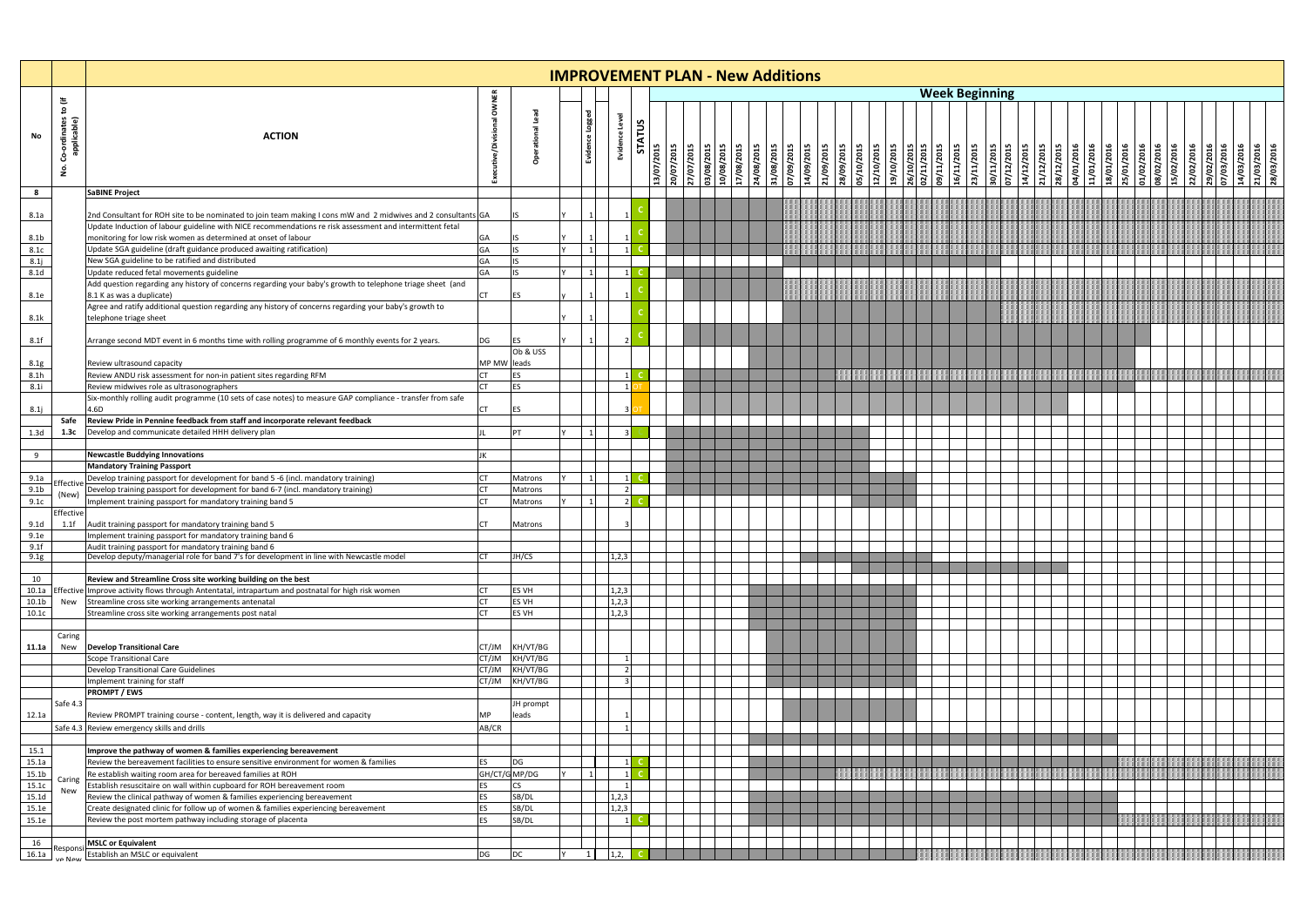| 16.1 <sub>b</sub> | <b>AADIAC</b> | Audit Effectiveness of MSLC or equivalent                                                                     | DG             |                     |            |        |  |  |  |  |  |  |  |  |  |  |
|-------------------|---------------|---------------------------------------------------------------------------------------------------------------|----------------|---------------------|------------|--------|--|--|--|--|--|--|--|--|--|--|
|                   |               |                                                                                                               |                |                     |            |        |  |  |  |  |  |  |  |  |  |  |
|                   |               |                                                                                                               |                |                     |            |        |  |  |  |  |  |  |  |  |  |  |
|                   | Well Led      |                                                                                                               |                |                     |            |        |  |  |  |  |  |  |  |  |  |  |
| 17                |               | New Pride in Pennine Maternity - reflection event                                                             | GA/CT/JK       |                     |            | 1.2.3  |  |  |  |  |  |  |  |  |  |  |
|                   |               |                                                                                                               |                |                     |            |        |  |  |  |  |  |  |  |  |  |  |
| 18                |               | <b>Staff Survey</b>                                                                                           |                |                     |            |        |  |  |  |  |  |  |  |  |  |  |
| 18.1a             |               | Increase recognition                                                                                          |                | <b>SL</b>           |            | 1,2,3  |  |  |  |  |  |  |  |  |  |  |
| 18.1 <sub>b</sub> |               | Back to the floor for senior team                                                                             |                | GA/JK/CTGA/JK/CT/JM |            | 1,2,3  |  |  |  |  |  |  |  |  |  |  |
| 18.1c             |               | <b>Appreciative Enquiry</b>                                                                                   |                |                     |            | 1,2,3  |  |  |  |  |  |  |  |  |  |  |
|                   |               | 18.1d Well Led Senior Management Listening Groups                                                             |                | <b>SL</b>           |            | 1,2,3  |  |  |  |  |  |  |  |  |  |  |
| 18.1e             | New           | Employee of the month                                                                                         |                | <b>SL</b>           |            |        |  |  |  |  |  |  |  |  |  |  |
| 18.1f             |               | Acknowledgement for attendance                                                                                |                |                     |            |        |  |  |  |  |  |  |  |  |  |  |
| 18.1g             |               | Increase PDR rates                                                                                            |                | <b>SL</b>           |            |        |  |  |  |  |  |  |  |  |  |  |
| 18.1h             |               | Maintain safe staffing levels                                                                                 | CT GA JK CT/MP |                     |            | 1,2,3  |  |  |  |  |  |  |  |  |  |  |
| 18.1i             |               | resilience training                                                                                           |                | <b>SL</b>           |            | 1,2,3  |  |  |  |  |  |  |  |  |  |  |
|                   |               |                                                                                                               |                |                     |            |        |  |  |  |  |  |  |  |  |  |  |
|                   | Safe          |                                                                                                               |                |                     |            |        |  |  |  |  |  |  |  |  |  |  |
| 19                |               | 4.1D Audit of anaesthetic clinic referrals to review more cases                                               | <b>CT</b>      | <b>IES</b>          |            | 1,2,3, |  |  |  |  |  |  |  |  |  |  |
|                   |               |                                                                                                               |                |                     |            |        |  |  |  |  |  |  |  |  |  |  |
|                   | Safe          |                                                                                                               |                |                     |            |        |  |  |  |  |  |  |  |  |  |  |
| 20                |               | 7.1E Finalise and deliver orientation programme for newly recruited HCSW                                      | <b>CT</b>      | DG                  |            | 1,2,3  |  |  |  |  |  |  |  |  |  |  |
|                   |               |                                                                                                               |                |                     |            |        |  |  |  |  |  |  |  |  |  |  |
|                   | Effective     | 1.2 F Re audit of instrumental delivery guideline due Oct 2015                                                |                |                     |            |        |  |  |  |  |  |  |  |  |  |  |
| 21                |               |                                                                                                               | <b>GA</b>      | l IS                |            |        |  |  |  |  |  |  |  |  |  |  |
| 22.1              | N/A           | Continuous improvement club                                                                                   | GA             | DG                  |            |        |  |  |  |  |  |  |  |  |  |  |
| 22.1 <sub>b</sub> |               | Monthly waste walks rotating between areas                                                                    | <b>CT</b>      | DG                  |            | 1,2    |  |  |  |  |  |  |  |  |  |  |
| 23                |               | <b>Perineal Clinic at NMGH</b>                                                                                |                |                     |            |        |  |  |  |  |  |  |  |  |  |  |
| 23.1a             | N/A           | Explore Perineal Clinic in NMGH                                                                               | GA/JK/JN CT    |                     |            |        |  |  |  |  |  |  |  |  |  |  |
| 23.1 <sub>b</sub> |               | Introduce Perineal clinic at NMGH if agreed                                                                   | GA/JK/JN CT    |                     |            | 1,2,3  |  |  |  |  |  |  |  |  |  |  |
|                   |               |                                                                                                               |                |                     |            |        |  |  |  |  |  |  |  |  |  |  |
|                   |               |                                                                                                               |                |                     |            |        |  |  |  |  |  |  |  |  |  |  |
| 24                |               | $N/A$ Clinical Champions Project - Jnr Drs and MWs allocated to each action to champion                       | GA             | <b>SP</b>           |            | 1,2,3  |  |  |  |  |  |  |  |  |  |  |
|                   |               | Post natal ward De brief sheet for use on LW and PNW to be reviewed + implemented                             | <b>SP</b>      | SN                  |            |        |  |  |  |  |  |  |  |  |  |  |
|                   |               | Handover Reviews and actions request system from MW's to Dr's to be revised + implemented                     | <b>SP</b>      | CB                  |            | 1,2,3  |  |  |  |  |  |  |  |  |  |  |
|                   |               | Develop policy for escalation and transfer to labour ward from An ward when Dr's busy in theatre - link it to |                |                     |            |        |  |  |  |  |  |  |  |  |  |  |
|                   |               | exisiting rounding tool                                                                                       | <b>SP</b>      | FH/JG/SW            |            | 1,2    |  |  |  |  |  |  |  |  |  |  |
|                   |               | Review triage and assessment flow of women                                                                    | <b>SP</b>      | SD SL/SB            |            | 1,2    |  |  |  |  |  |  |  |  |  |  |
|                   |               | Review VTE guidelines/flow charts                                                                             | <b>SP</b>      | SD SL/SB            |            |        |  |  |  |  |  |  |  |  |  |  |
|                   |               | Review bereavement pathway                                                                                    | <b>SP</b>      | KC/SB               |            |        |  |  |  |  |  |  |  |  |  |  |
|                   |               |                                                                                                               |                |                     |            |        |  |  |  |  |  |  |  |  |  |  |
|                   |               |                                                                                                               |                |                     |            |        |  |  |  |  |  |  |  |  |  |  |
|                   |               | 25 Safe 4.8 Review Recognition & Management of the ill Pregnant Woman guideline                               |                |                     |            |        |  |  |  |  |  |  |  |  |  |  |
|                   |               | Spot audits of EWS on wards and individual feedback at least weekly                                           | DG             | Matrons             |            |        |  |  |  |  |  |  |  |  |  |  |
|                   |               | Review of EWS document to see if we can use a colour coded chart                                              | DG             | Matrons             |            |        |  |  |  |  |  |  |  |  |  |  |
|                   |               | Liaise with Universities regarding including EWS in Student Midwife Training                                  | <b>CT</b>      | <b>CT</b>           |            |        |  |  |  |  |  |  |  |  |  |  |
|                   |               | Streamline observation charts on post natal ward                                                              | <b>CT</b>      | VT/BJ               |            |        |  |  |  |  |  |  |  |  |  |  |
|                   |               | Develop learning pack to help raise awareness of EWS                                                          | <b>DC</b>      | Matrons             |            |        |  |  |  |  |  |  |  |  |  |  |
|                   |               |                                                                                                               |                |                     |            |        |  |  |  |  |  |  |  |  |  |  |
|                   |               |                                                                                                               |                |                     | $0\quad16$ |        |  |  |  |  |  |  |  |  |  |  |
|                   |               |                                                                                                               |                |                     |            |        |  |  |  |  |  |  |  |  |  |  |
|                   |               |                                                                                                               |                |                     |            |        |  |  |  |  |  |  |  |  |  |  |
|                   |               |                                                                                                               |                |                     |            |        |  |  |  |  |  |  |  |  |  |  |